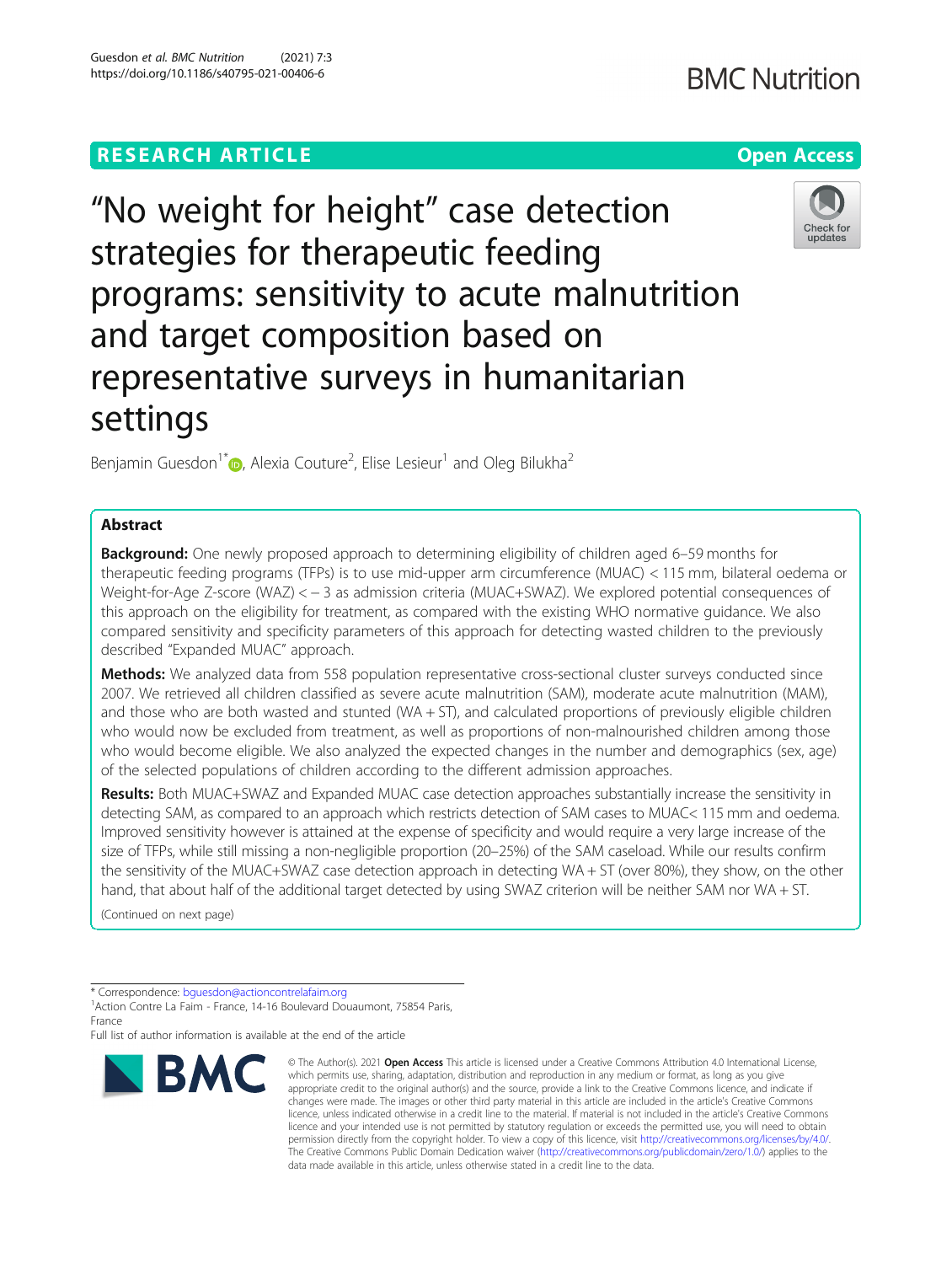# (Continued from previous page)

Conclusions: These results suggest that recently promoted approaches to case detection inflate TFPs' targets through the allocation of treatment to large numbers of children who have not been shown to require this type of support, including a significant proportion of non-acutely malnourished children in the MUAC+SWAZ approach. Considering the scarcity of resources for the implementation of TFPs, the rationale of abandoning the use of WHZ and of these alternative case detection strategies need to be critically reviewed.

Keywords: Wasting, Stunting, Survey, Nutrition, Humanitarian, RUTF, MUAC, WAZ, WHZ

# Background

The latest estimates of child malnutrition produced by the United Nations agencies show that globally 6.9% or 47.0 million children under 5 years of age suffered from wasting in 2019, including 14.3 million with severe wasting [\[1](#page-14-0)]. A child who is moderately or severely wasted has an increased risk of death [[2,](#page-14-0) [3\]](#page-14-0). Wasting is responsible for approximately one-half to 1 million deaths of children under 5 worldwide each year [[4,](#page-14-0) [5\]](#page-14-0).

According to WHO guidelines, children with severe acute malnutrition (SAM) should be actively detected through screening and urgently referred to specific therapeutic feeding programs (TFP) that provide intensive nutritional and medical support [\[6\]](#page-14-0). Children suffering from moderate wasting, or moderate acute malnutrition (MAM), should also be detected and referred to appropriate care. The WHO recommendations for MAM management focus on growth monitoring, nutritional advice and medical care [\[7\]](#page-14-0), whereas the use of supplementary foods is only recommended in settings where the prevalence of wasting or food insecurity is high [\[8,](#page-14-0) [9](#page-14-0)].

Current WHO case definition for SAM use low Weight-for-Height (WHZ < -3) and/or low Mid-Upper-Arm-Circumference (MUAC< 115 mm) as independent indicators, alongside nutritional oedema [[6](#page-14-0)]. For detecting children with MAM, widely accepted case definition is − 3 ≤ WHZ < -2 and/or 115 mm ≤ MUAC < 125 mm [[8,](#page-14-0) [10](#page-14-0)]. It is well documented that WHZ and MUACbased criteria do not identify the same children as acutely malnourished. In order to get a quick overview of the extent of the diagnostic discrepancy, the analysis of a large dataset of cross-sectional surveys implemented in a wide range of countries and totaling around 1.4 million children demonstrated that only a minority of all SAM children (16.5%) are displaying both MUAC< 115 mm and a WHZ < -3 at the same time  $[11]$  $[11]$ . Little is known about the clinical significance of this diagnostic discrepancy. Recent analyses suggest that SAM children with low WHZ have similar risk of dying to SAM children with low MUAC, and that children with both low MUAC and low WHZ, as well as those with oedema and low WHZ, have significantly higher risk of death than children that fulfill only one diagnostic criterion (low WHZ or low MUAC) [[3,](#page-14-0) [12](#page-14-0), [13\]](#page-14-0). Therefore, the general normative guidance remains to use both WHZ and MUAC independently for identification and admission to treatment of children with SAM and MAM [\[14](#page-14-0)].

However, abandoning the use of WHZ criterion for case finding and admission to therapeutic feeding programs has been increasingly implemented in recent years [[15](#page-14-0)–[17](#page-14-0)]. It is put forward as a key requirement for major simplifications of the international guidance on acute malnutrition management programs, which would make these programs feasible in the most decentralized, under-equipped and under-staffed areas, thereby increasing the scale and coverage of such programs where they are most needed. Field realities in these settings often do not provide practical ways to allow for weight and height screening in the community; and even in health facilities, use of WHZ may be unfeasible due to lack of equipment, staff, or access.

Since using a measure targeting only children with MUAC < 115 mm or oedema severely restricts children eligible for treatment, different alternative case detection approaches that do not use WHZ indicator have been proposed. The first is the "Expanded MUAC-only" approach. Under this approach, screening and admission is based solely on oedema or MUAC, yet at a higher cutoff: all children with a MUAC< 125 mm or oedema would be eligible to a treatment comprising ready-to-use therapeutic food, albeit those presenting a MUAC≥115 mm, at admission or during treatment, would be considered as MAM and would receive a lower dosage [[18](#page-14-0)]. Potential consequences of this approach based on data from recent population representative surveys conducted around the globe were presented in our previous article [[19](#page-14-0)].

Alternatively to expanded MUAC approach, reanalysis of community cohort data from Senegal collected over 35 years ago (in 1983–84) suggested that a combination of MUAC and underweight (weight-for-age indicator, WAZ) would work best in this population for detecting deaths associated with severe anthropometric deficits including concurrent wasting and stunting [\[20](#page-14-0)]. This leads to the recommendation to use WAZ in therapeutic feeding case detection [\[21\]](#page-14-0) and to pilot screening and admission using the following case definition: MUAC< 115 mm or oedema or WAZ <  $-3$  [[22](#page-14-0)]. For brevity, in this paper we will refer to this new program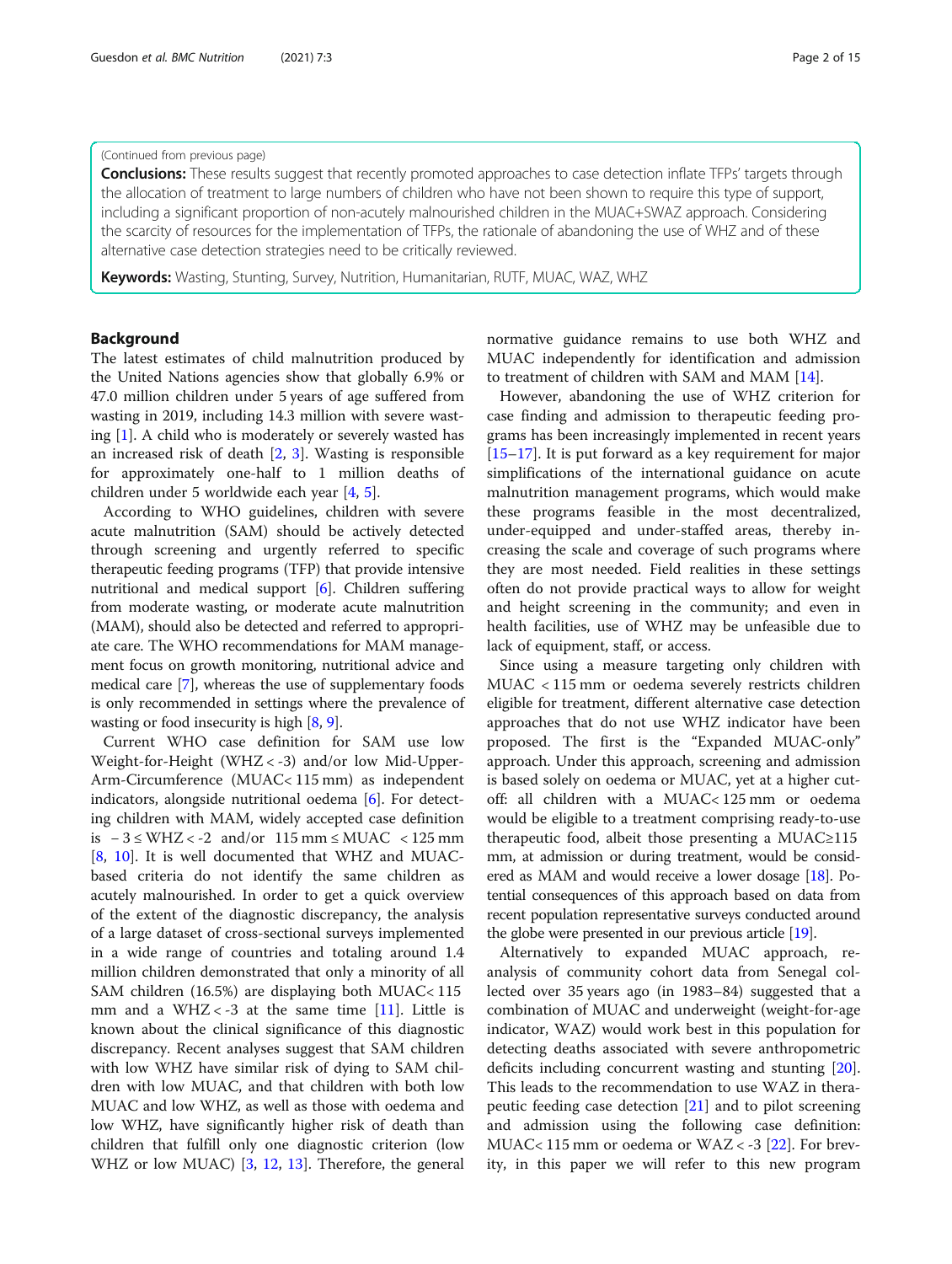eligibility approach as "MUAC and Severe Underweight" (MUAC+SWAZ).

The primary objective of this study is to explore the potential consequences of "MUAC and Severe Underweight" on changing the target of therapeutic feeding programs. Our secondary objective was to compare performances of "Expanded MUAC" and "MUAC and Severe Underweight" programs, in terms of their sensitivity, specificity and implications for program size.

# Methods

Data for these analyses were obtained from Action Contre la Faim (ACF) International network, an international humanitarian non-governmental organization that conducts multiple field nutrition surveys in humanitarian settings worldwide [\[23](#page-14-0)]. Surveys conducted during 2007– 2018 that measured both sex, age, height, weight, oedema and mid-upper arm circumference (MUAC) in children aged 6–59 months were included. All surveys included were population representative cross-sectional two-stage cluster surveys following standard survey and sampling procedure and usually conducted at the district level [[24](#page-14-0)].

Survey countries were grouped into six geographic categories: Latin America and the Caribbean; East and South Africa; Democratic Republic of Congo (DRC); West and Central Africa; East Asia and Pacific; and South Asia [[25\]](#page-14-0). DRC was kept as its own category due to the large number of surveys from the country. Countries that had fewer than five surveys conducted during 2007– 2018 were excluded from the analyses. We considered that fewer surveys would have too few cases of acute malnutrition to produce reliable per-country estimates. The Middle East and North Africa region was not included since none of the countries had five or more surveys conducted during the study period.

Weight-for-height (WHZ), height-for-age (HAZ) and weight-for-age (WAZ) Z scores were calculated for all children using the WHO SAS macro, which applies the WHO 2006 growth standards [\[26\]](#page-14-0). Children with missing data for age, sex, weight, height or MUAC and with age out of range  $( $6.0 \text{ months}$  or  $> =60 \text{ months}$ ) were$ excluded. Following WHO flagging criteria, children were also excluded if they had MUAC that fell below 70 or above 220, WHZ that fell outside of  $+$  / - 5 Z-scores, HAZ that fell outside of  $+$  / - 6 Z-scores, and WAZ were  $<-6$  and  $> +5$  Z-scores.

Acute malnutrition was defined as either by MUAC only, by WHZ only, or by both criteria (MUAC and/or WHZ). Severe malnutrition (SAM) defined by MUAC (SAMmuac) was MUAC < 115 mm and/or clinical signs of oedema, and moderate acute malnutrition (MAM) defined by MUAC (MAMmuac) was MUAC < 125 mm and > =115 mm. SAM defined by MUAC and/or WHZ (SAMall) was MUAC < 115 mm and/or WHZ <  $-$  3 and/ or clinical signs of oedema, and MAM defined by MUAC and/or WHZ (MAMall) was MUAC < 125 mm and  $> =115$  mm and/or WHZ  $<-2$  and  $>= -3$ , excluding those already defined as SAMall. "Wasting and stunting" status (WA + ST) was defined as WHZ <  $-2$ and HAZ < − 2. "Severe underweight" (SWAZ) status was defined as  $WAZ < -3$ .

To explore and compare the consequences of a "MUAC and Severe Underweight" (MUAC+SWAZ) program and a "Expanded MUAC" (ExpMUAC) program on the targeting of various categories of malnourished children, we defined "target" and "supplement" categories of children that would be detected and treated by each of these programs. "Target" includes all children eligible for the program. "Supplement" includes children eligible for the program in supplement to those eligible to a restricted program using only MUAC < 115 or oedema criteria. In essence, "supplement" indicates increase in program size compared to the program admitting only SAMmuac children:

"Target MUAC+SWAZ" – all children eligible for "MUAC and Severe Underweight" program (MUAC < 115 mm or WAZ < − 3 or oedema). "Supplement MUAC+SWAZ" -- children eligible for "MUAC and Severe Underweight" program except those who have MUAC < 115 mm or oedema (WAZ < − 3 and MUAC > 115 mm and no oedema). "Target ExpMUAC" – all children eligible for "Expanded MUAC" program (MUAC < 125 mm or oedema). "Supplement ExpMUAC" -- children eligible for "Expanded MUAC" program except those who have MUAC < 115 mm or oedema (115 ≤ MUAC < 125 mm

and no oedema).

To assess sensitivity of programs' inclusion criteria, we calculated proportions of SAMall and MAMall children (true positives) that would be captured by the "target" and the "supplement" in each program. Thus, sensitivity of MUAC+SWAZ program "target" and "supplement" in detecting SAMall children was calculated as:

(children that satisfy criteria of both SAMall AND "Target MUAC+SWAZ")/(SAMall) and (children that satisfy criteria of both SAMall AND "Supplement MUAC+SWAZ")/(SAMall), respectively.

Similarly, sensitivity of ExpMUAC program "target" and "supplement", in detecting SAMall children was calculated as:

(children that satisfy criteria of both SAMall AND "Target ExpMUAC")/(SAMall) and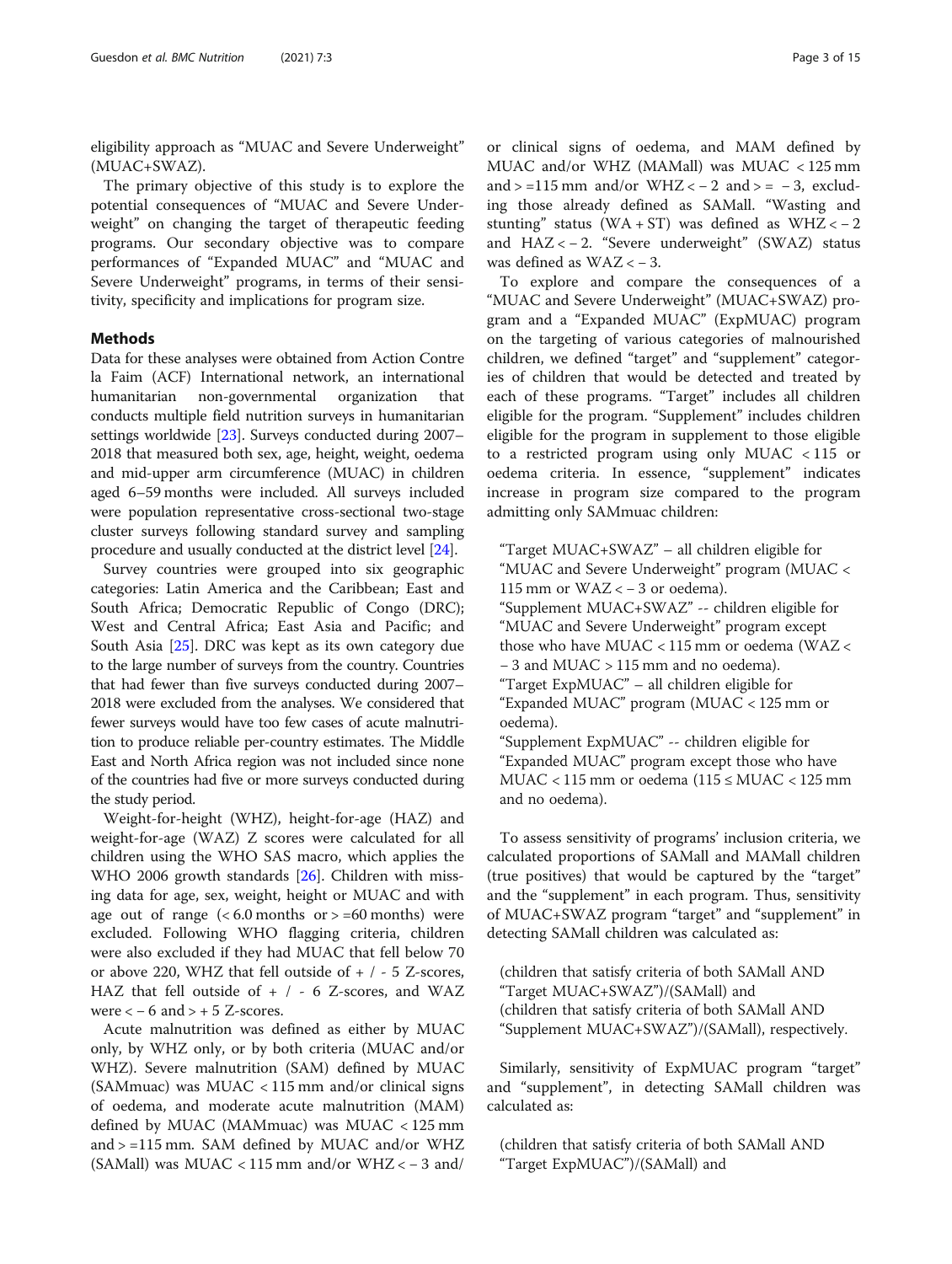(children that satisfy criteria of both SAMall AND "Supplement ExpMUAC)/(SAMall), respectively.

Similar calculations were done to calculate the proportions of MAMall children captured by the "target" and the "supplement" for each program (replacing SAMall with MAMall0 in formulae above).

In order to assess the adequacy of the allocation of treatment resources to children needs, and as a surrogate for specificity, we calculated proportions of children categorized as SAMall and MAMall within "target" and "supplement" in each program. For example, for the MUAC+SWAZ program, proportions of children categorized as SAMall within "target" and "supplement" were calculated as:

(children that satisfy criteria of both SAMall AND "Target MUAC+SWAZ")/("Target MUAC+SWAZ") and (children that satisfy criteria of both SAMall AND "Supplement MUAC+SWAZ")/("Supplement MUAC+SWAZ"), respectively.

Similar calculations were done for the proportions of SAMall within ExpMUAC program "target" and "supplement", and for the proportions of chidren categorized as MAMall within "target" and "supplement" in each program.

For MUAC+SWAZ program, we also report sensitivity to WA + ST children, calculated as: and the proportion of (children that satisfy criteria of both WA + ST AND "Target  $MUAC+SWAZ"$ )/(WA + ST).

As a proxy for specificity, we use the proportion children that are categorized as neither WA + ST nor SAM, in the "target": (children that satisfy criteria of both NOT WA + ST AND NOT SAMall AND "Target MUAC+ SWAZ")/("Target MUAC+SWAZ"), and similarly for the "supplement".

For country- and region-specific analyses, we aggregated all child counts from individual surveys by country and region and then calculated the proportions described above.

Further, to compare basic demographics of children in SAMall, SAMmuac and Target MUAC+SWAZ, we calculated (1) the proportion of females and (2) the proportion of younger children (aged 6–23 months) in each of these groups. Similar demographic analysis for Expanded MUAC program is reported in our previous manuscript [[19\]](#page-14-0).

This study was determined as non-research by the institutional review board of the Centers for Disease Control and Prevention since it entailed secondary analysis of routinely collected programmatic data. No individual identifiers were included in the dataset used for analysis. Data were aggregated, cleaned and analyzed using SAS Version 9.4 and RStudio [\[27](#page-14-0), [28](#page-14-0)].

# Results

Final analyses included 558 surveys from 22 countries, which included over 406,800 children aged 6–59 months (Table [1\)](#page-4-0). Overall, 0.4% of children were flagged for outlier values of MUAC, WHZ, HAZ, and/or WAZ. The sizes of the MUAC+SWAZ target and supplement, expressed as percentages of the 6–59 months population, are described by region and country in Table [1](#page-4-0).

As shown in Tables [1](#page-4-0) and [2,](#page-6-0) overall MUAC+SWAZ target approach (9.1%) more than doubles (2.3 times increase) therapeutic feeding program size compared to the WHO recommended target (SAMall) (4.0%). It also roughly quadruples program size based on restricted SAMmuac target (the ratio of supplement MUAC+ SWAZ to SAMmuac of 2.9 in Table [3](#page-8-0) translates into an increase of 3.9 times). This increase in the target size comes with a relatively high sensitivity in detecting SAMall (82.8, Table [2\)](#page-6-0), and WA + ST (82.3%, Table [1](#page-4-0)). This high sensitivity however is attained at the expense of specificity: 63.3% of the target is not SAM (including 35.6% of the target being MAM and 27.7% not wasted at all, Table [2](#page-6-0)) and 35.8% of the target is neither SAM nor  $WA + ST$  (Table [1\)](#page-4-0). When considering the supplementary population of children (supplement MUAC+SWAZ) who would be selected to therapeutic feeding program when using WAZ < -3 as an independent indicator in addition to SAMmuac, our analysis shows that almost half of them (48.2%) would be neither SAM nor WA + ST (Table [1](#page-4-0), last column).

Tables [2](#page-6-0) and [3](#page-8-0) present comparisons of increases in program size, sensitivity in detecting acute malnutrition, and composition of the targets for MUAC+SWAZ (left side of the tables) and ExpMUAC (right side of the tables) approaches. Table [2](#page-6-0) describes the overall targets identified by these approaches, while Table [3](#page-8-0) describes the supplementary targets they identify in addition to SAMmuac children. Both approaches result in very similar (and large) increases in program size. While the MUAC+SWAZ approach shows slightly higher sensitivity in detecting SAM than ExpMUAC (82.8% vs. 76.2%), its sensitivity in detecting MAM is about twice lower than for ExpMUAC (26.5% vs. 50.2%). Only about onethird of MUAC+SWAZ and ExpMUAC targets are SAM cases (36.7 and 31% respectively) (Table [2\)](#page-6-0).

If the supplemental populations of cases detected by these two approaches were to be admitted to therapeutic feeding, our results demonstrate that, depending on context, only 10–15% of them would be SAM cases (Table [3,](#page-8-0) Fig. [1\)](#page-10-0). Under ExpMUAC approach, the rest of the supplemental caseload would consist of MAM children (89.5% of MAM, Table [3](#page-8-0)). Under MUAC+SWAZ approach, it would also comprise a large proportion (37.3%) of non-acutely malnourished children (i.e., children that are neither SAM nor MAM). At the same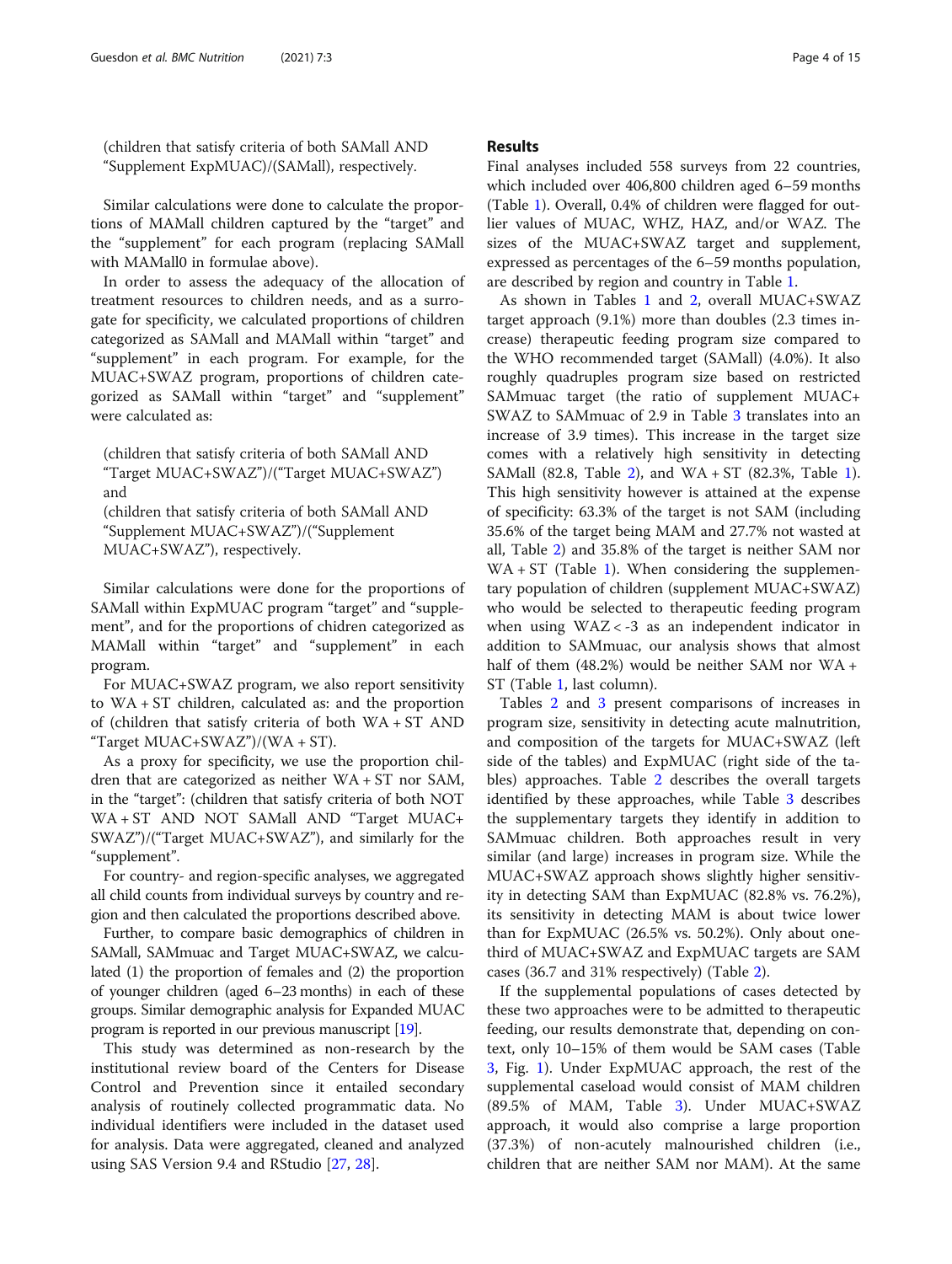<span id="page-4-0"></span>

| í<br>į<br>Į                                                         |                                                                                             |
|---------------------------------------------------------------------|---------------------------------------------------------------------------------------------|
| ກ<br>i<br>!                                                         |                                                                                             |
| $\frac{1}{2}$<br>٢                                                  |                                                                                             |
|                                                                     |                                                                                             |
| is 2011                                                             |                                                                                             |
|                                                                     |                                                                                             |
|                                                                     |                                                                                             |
| J<br>١<br>!                                                         |                                                                                             |
| j                                                                   |                                                                                             |
| י<br>ו<br>์)                                                        |                                                                                             |
| ;<br>l                                                              |                                                                                             |
| j                                                                   |                                                                                             |
| i<br>i<br>١                                                         |                                                                                             |
| グランリン<br>$+$ in $-$                                                 |                                                                                             |
| J                                                                   |                                                                                             |
|                                                                     |                                                                                             |
| ;<br>;                                                              |                                                                                             |
| $\overline{\phantom{a}}$<br>$\frac{1}{2}$                           |                                                                                             |
|                                                                     |                                                                                             |
| ここそころろ りょうしょう サクスメイキ                                                |                                                                                             |
| ;<br>}                                                              |                                                                                             |
| Ï<br>١                                                              |                                                                                             |
| j                                                                   |                                                                                             |
| j                                                                   |                                                                                             |
| $\overline{\phantom{a}}$<br>:                                       |                                                                                             |
| ソリンソコニ                                                              |                                                                                             |
| l<br>ļ                                                              |                                                                                             |
|                                                                     |                                                                                             |
| J                                                                   |                                                                                             |
| ١                                                                   |                                                                                             |
|                                                                     |                                                                                             |
|                                                                     |                                                                                             |
| i<br>Ī                                                              |                                                                                             |
| ו<br>ו                                                              |                                                                                             |
|                                                                     |                                                                                             |
| ニフリリフ                                                               |                                                                                             |
|                                                                     |                                                                                             |
|                                                                     |                                                                                             |
| :<br>,<br>,<br>;<br>j                                               |                                                                                             |
| j                                                                   |                                                                                             |
| $\frac{1}{2}$                                                       | $\mathbf$                                                                                   |
|                                                                     | ミミュ                                                                                         |
| . In Paccintian of curvave included in the seri<br>)<br>)<br>)<br>) |                                                                                             |
| Ĭ                                                                   | $\sim$                                                                                      |
| ءاماد                                                               | ֧֧֧֧֧֧֧ׅ֧֧֪֧֪֪֪֪֪֪֪֪֪֪֧֪֪֪֪֪֪֪֪֪֪֪֪֪ׅ֧֚֚֚֚֚֚֚֚֚֚֚֚֚֚֚֚֚֚֚֚֚֚֚֚֚֚֚֚֚֚֝֝֓֝֬֝֓֝֓֝֬֜֓֝֬֝֓֝<br>j |
| l                                                                   | )<br>)                                                                                      |

| control pue Anunco             |                                |                |               |                |                      |             |                   |                             |                          |                                                                |                                                                    |                                                                                |                                                                                           |
|--------------------------------|--------------------------------|----------------|---------------|----------------|----------------------|-------------|-------------------|-----------------------------|--------------------------|----------------------------------------------------------------|--------------------------------------------------------------------|--------------------------------------------------------------------------------|-------------------------------------------------------------------------------------------|
| Region                         | Country                        | N<br>surveys   | children<br>z | SAMmuac<br>(%) | <b>SAMall</b><br>(%) | SWAZ<br>(%) | $WAA + ST$<br>(%) | Target MUAC<br>$+$ SWAZ (%) | Suppl. MUAC+<br>SWAZ (%) | MUAC+ SWAZ<br>Prop. of Wa+<br>ST captured<br>in Target<br>(96) | MUAC+ SWAZ<br>+<br>Prop. of Wa<br>ST captured<br>in Suppl.<br>(96) | that are neither<br>Prop. of Target<br>SAMall nor Wa<br>MUAC+ SWAZ<br>$+51(%)$ | that are neither<br>SAMall nor Wa<br>Prop. of Suppl.<br>MUAC+ SWAZ<br>$+15 = 12 +$<br>(%) |
| East Asia and<br>Pacific       | Myanmar                        | $\supseteq$    | 5473          | 2.2%           | 4.1%                 | 10.0%       | 7.4%              | 10.5%                       | 8.4%                     | 81.1%                                                          | 64.3%                                                              | 31.5%                                                                          | 39.6%                                                                                     |
|                                | Philippines                    | 5              | 3196          | 0.1%           | 2%                   | 5.9%        | 3.9%              | 5.9%                        | 5.8%                     | 74.0%                                                          | 72.4%                                                              | 47.0%                                                                          | 47.8%                                                                                     |
|                                | Total                          | $\overline{1}$ | 8669          | 1.4%           | 3.0%                 | 8.5%        | 6.1%              | 8.8%                        | 7.4%                     | 79.5%                                                          | 66.2%                                                              | 35.3%                                                                          | 42.0%                                                                                     |
| and Caribbean<br>Latin America | Haiti                          | $\overline{2}$ | 13,226        | 1.2%           | 1.8%                 | 4.2%        | 2.3%              | 4.6%                        | 3.4%                     | 83.2%                                                          | 54.6%                                                              | 44.3%                                                                          | 60.5%                                                                                     |
| South Asia                     | Afghanistan                    | 65             | 48,456        | 2.5%           | 4.4%                 | 6.6%        | 3.9%              | 8.0%                        | 5.5%                     | 83.2%                                                          | 60.2%                                                              | 34.0%                                                                          | 49.3%                                                                                     |
|                                | Bangladesh                     | $\sqrt{5}$     | 18,181        | 0.9%           | 2.4%                 | 10.0%       | 7.7%              | 10.2%                       | 9.3%                     | 74.3%                                                          | 66.4%                                                              | 38.6%                                                                          | 42.2%                                                                                     |
|                                | India                          | $\circ$        | 3860          | 1.4%           | 5.6%                 | 19.8%       | 17.0%             | 20.2%                       | 18.7%                    | 82.1%                                                          | 76.3%                                                              | 26.1%                                                                          | 28.1%                                                                                     |
|                                | Nepal                          | $\supseteq$    | 5522          | 2.5%           | 4.9%                 | 17.8%       | 10.7%             | 18.3%                       | 15.8%                    | 85.4%                                                          | 69.8%                                                              | 44.0%                                                                          | 51.1%                                                                                     |
|                                | Pakistan                       | $\overline{0}$ | 12,851        | 3.6%           | 6.4%                 | 13.1%       | 8.9%              | 14.1%                       | 10.6%                    | 85.4%                                                          | 62.4%                                                              | 31.8%                                                                          | 42.5%                                                                                     |
|                                | Total                          | 140            | 88,870        | 2.3%           | 4.4%                 | 9.5%        | 6.4%              | 10.5%                       | 8.2%                     | 81.5%                                                          | 65.0%                                                              | 34.8%                                                                          | 44.5%                                                                                     |
| East and South                 | Kenya                          | $\frac{8}{3}$  | 22,304        | 0.7%           | 2.5%                 | 3.9%        | 3.4%              | 4.3%                        | 3.6%                     | 68.0%                                                          | 60.3%                                                              | 29.0%                                                                          | 34.7%                                                                                     |
| Africa                         | Madagascar                     | $\circ$        | 3709          | 2.6%           | 2.9%                 | 5.9%        | 3.5%              | 6.6%                        | 4.0%                     | 83.2%                                                          | 43.5%                                                              | 37.7%                                                                          | 62.0%                                                                                     |
|                                | Somalia                        |                | 5087          | 1.9%           | 4.5%                 | 4.9%        | 3.9%              | 6.1%                        | 4.2%                     | 67.3%                                                          | 55.3%                                                              | 26.3%                                                                          | 37.7%                                                                                     |
|                                | Sudan<br>South                 | $\geqslant$    | 15,167        | 1.7%           | 5.2%                 | 4.4%        | 3.8%              | 5.4%                        | 3.7%                     | 72.7%                                                          | 59.4%                                                              | 15.2%                                                                          | 22.2%                                                                                     |
|                                | Sudan                          | $\frac{4}{3}$  | 35,170        | 2.1%           | 4.9%                 | 8.8%        | 6.4%              | 9.4%                        | 7.3%                     | 80.9%                                                          | 62.5%                                                              | 31.6%                                                                          | 40.5%                                                                                     |
|                                | Uganda                         | $\overline{0}$ | 21,658        | 1.8%           | 2.8%                 | 5.5%        | 3.8%              | 6.2%                        | 4.4%                     | 81.9%                                                          | 58.1%                                                              | 33.0%                                                                          | 46.1%                                                                                     |
|                                | Total                          | 138            | 103,095       | 1.7%           | 3.9%                 | 6.1%        | 4.6%              | 6.8%                        | 5.1%                     | 77.5%                                                          | 60.2%                                                              | 29.5%                                                                          | 39.2%                                                                                     |
| West and<br>Central Africa     | Burkina<br>Faso                |                | 5365          | 2.6%           | 4.3%                 | 12.0%       | 9.1%              | 12.3%                       | 9.8%                     | 81.5%                                                          | 57.8%                                                              | 34.1%                                                                          | 43.0%                                                                                     |
|                                | Republic<br>Central<br>African | $\frac{1}{2}$  | 8640          | 2.3%           | 2.9%                 | 8.3%        | .2%<br>4.         | 9.0%                        | 6.8%                     | 87.1%                                                          | 54.8%                                                              | 48.3%                                                                          | 64.2%                                                                                     |
|                                | Chad                           | $\approx$      | 11,046        | 3.4%           | 6.1%                 | 13.0%       | 8.7%              | 13.9%                       | 10.6%                    | 84.0%                                                          | 61.9%                                                              | 33.3%                                                                          | 43.9%                                                                                     |
|                                | Guinea                         | $\sqrt{ }$     | 4025          | 2.5%           | 3.6%                 | 7.5%        | 5.0%              | 8.2%                        | 5.6%                     | 91.1%                                                          | 59.6%                                                              | 31.4%                                                                          | 45.4%                                                                                     |
|                                | Nali                           | $\Xi$          | 9116          | 1.2%           | 2.8%                 | 5.7%        | 4.4%              | 6.0%                        | 4.8%                     | 77.4%                                                          | 60.8%                                                              | 28.8%                                                                          | 36.1%                                                                                     |
|                                | Niger                          | $\supseteq$    | 6979          | 2.1%           | 3.6%                 | 14.6%       | 9.1%              | 14.9%                       | 12.7%                    | 84.1%                                                          | 66.0%                                                              | 43.9%                                                                          | 51.2%                                                                                     |
|                                | Nigeria                        | $\sqrt{2}$     | 2642          | 4.0%           | 6.9%                 | 10.7%       | 7.4%              | 12.1%                       | 8.1%                     | 82.1%                                                          | 59.7%                                                              | 27.9%                                                                          | 41.6%                                                                                     |
|                                | Leone<br>Sierra                | $\frac{8}{1}$  | 9759          | 0.7%           | 5%                   | 3.1%        | 2.3%              | 3.5%                        | 2.7%                     | 78.8%                                                          | 64.0%                                                              | 31.9%                                                                          | 40.8%                                                                                     |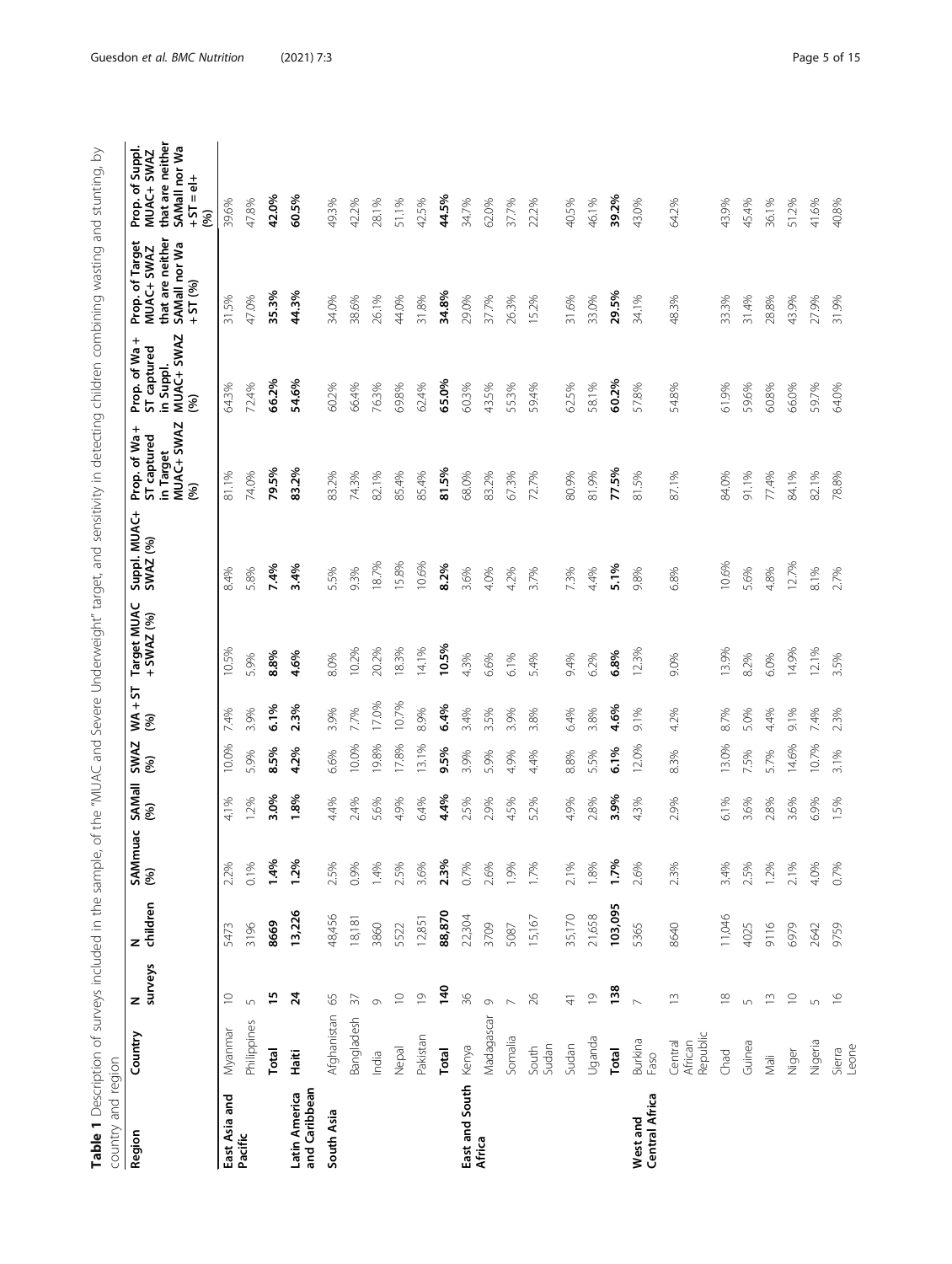| Table 1 Description of surveys included in the sample,                                                                                                                                                                                                                                             |         |     |                      |      |      |      |      |             |                                                                                                                                                                                                                                                                                        |                                             |                                                               | of the "NUAC and Severe Underweight" target, and sensitivity in detecting children combining wasting and stunting, by |                                                                                            |
|----------------------------------------------------------------------------------------------------------------------------------------------------------------------------------------------------------------------------------------------------------------------------------------------------|---------|-----|----------------------|------|------|------|------|-------------|----------------------------------------------------------------------------------------------------------------------------------------------------------------------------------------------------------------------------------------------------------------------------------------|---------------------------------------------|---------------------------------------------------------------|-----------------------------------------------------------------------------------------------------------------------|--------------------------------------------------------------------------------------------|
| country and region (Continued)                                                                                                                                                                                                                                                                     |         |     |                      |      |      |      |      |             |                                                                                                                                                                                                                                                                                        |                                             |                                                               |                                                                                                                       |                                                                                            |
| Region                                                                                                                                                                                                                                                                                             | Country |     | surveys children (%) |      | (%)  | (%)  | 96)  | +SWAZ $(%)$ | SAMmuac SAMall SWAZ WA+ST Target MUAC Suppl. MUAC+ Prop. of Wa+<br>SWAZ (%)                                                                                                                                                                                                            | MUAC+ SWAZ<br>ST captured<br>in Target<br>8 | MUAC+ SWAZ<br>Prop. of Wa+<br>ST captured<br>in Suppl.<br>(%) | Prop. of Target<br>that are neither<br>MUAC+ SWAZ<br>SAMall nor Wa<br>$+51(%)$                                        | that are neither<br>$SAMall nor Wa$<br>+ ST = el+<br>Prop. of Suppl.<br>MUAC+ SWAZ<br>(96) |
|                                                                                                                                                                                                                                                                                                    | Total   | 52  | 57,572 2.2%          |      | 3.7% | 9.1% | 6.0% | 9.6%        | 7.5%                                                                                                                                                                                                                                                                                   | 83.2%                                       | 61.1%                                                         | 36.6%                                                                                                                 | 47.1%                                                                                      |
| DRC                                                                                                                                                                                                                                                                                                |         | 154 | 135,444              | 3.2% | 4.4% | 8.7% | 4.7% | 10.3%       | 7.1%                                                                                                                                                                                                                                                                                   | 86.4%                                       | 60.6%                                                         | 38.9%                                                                                                                 | 56.4%                                                                                      |
| Overall Aggregate Total                                                                                                                                                                                                                                                                            |         | 558 | 406,876 2.4%         |      | 4.0% | 8.1% | 5.2% | 9.1%        | 6.8%                                                                                                                                                                                                                                                                                   | 82.3%                                       | 61.8%                                                         | 35.8%                                                                                                                 | 48.2%                                                                                      |
| WA + ST: Wasting and stunting defined as WHZ $<-2$ and HAZ $<-2$<br>SAMall: MUAC<115 mm and/or oedema and/or WHZ <-3<br>SWAZ: Severe underweight defined as WAZ <- 3<br>SAMmuac: MUAC < 115 mm and/or oedema<br>Regional and overall totals are in bold<br><b>DRC Democratic Republic of Congo</b> |         |     |                      |      |      |      |      |             | Suppl MUAC+SWAZ: children eligible for "MUAC and Severe Underweight" program except those who have MUAC < 115 mm or oederna >=115 mm and no oederna<br>Target MUAC+SWAZ: all children eligible for "MUAC and Severe Underweight" program defined by MUAC < 115 mm or WAZ <-3 or oedema |                                             |                                                               |                                                                                                                       |                                                                                            |

Guesdon et al. BMC Nutrition (2021) 7:3 Page 6 of 15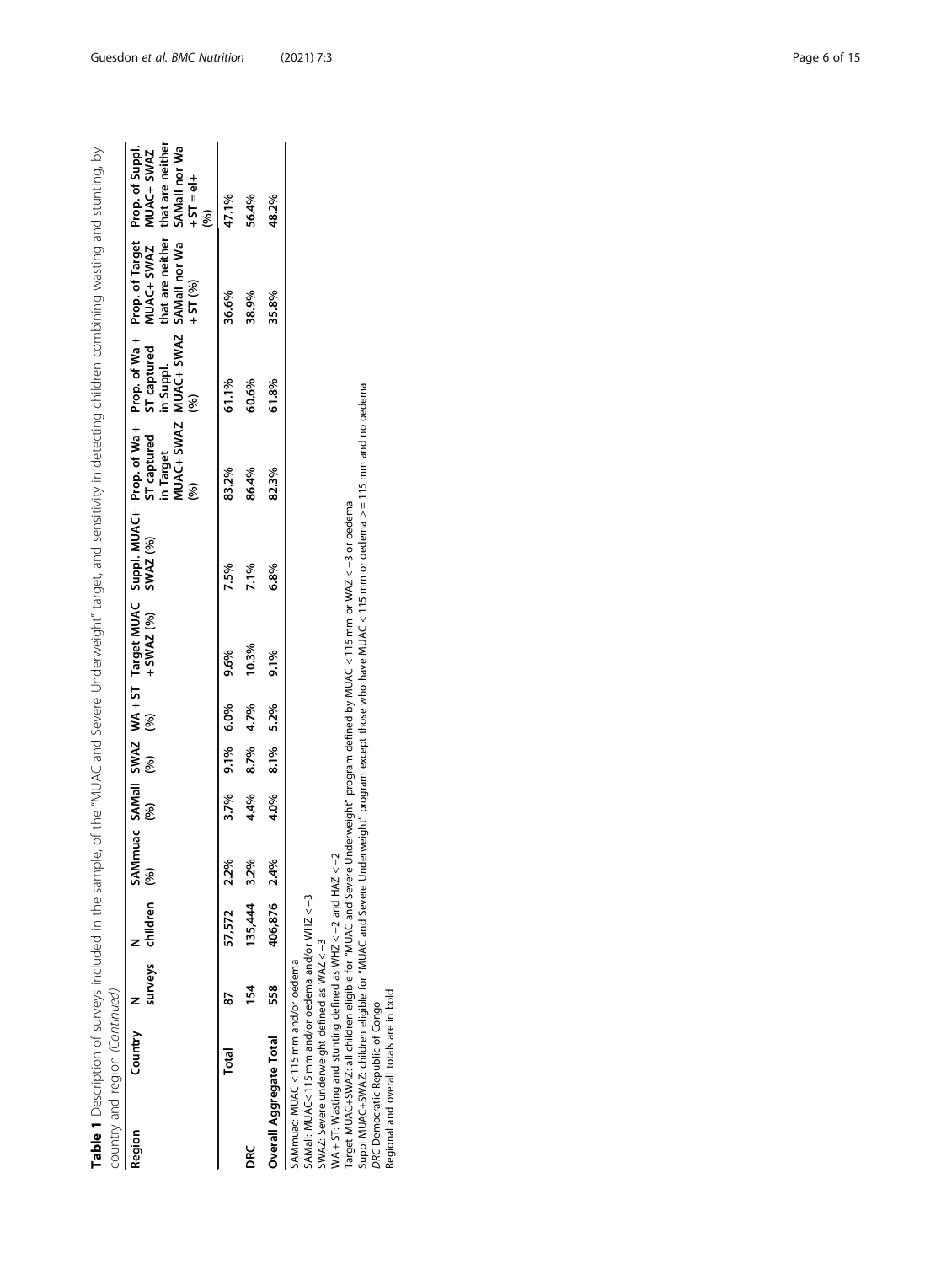Table 2 Increase in program size, sensitivity in detecting acute malnutrition and composition of the targets of "MUAC and Severe Underweight" and "Expanded MUAC" **Table 2** Increase in program size, sensitivity in detecting acute malnutrition and composition of the targets of "MUAC and Severe Underweight" and "Expanded MUAC"

<span id="page-6-0"></span>

| programs, by country and region   |                                |                                            |                                                                           |                                                                               |                                                                    |                                                                    |                                                                                    |                                            |                                                                     |                                                                  |                                                                        |                                                                  |
|-----------------------------------|--------------------------------|--------------------------------------------|---------------------------------------------------------------------------|-------------------------------------------------------------------------------|--------------------------------------------------------------------|--------------------------------------------------------------------|------------------------------------------------------------------------------------|--------------------------------------------|---------------------------------------------------------------------|------------------------------------------------------------------|------------------------------------------------------------------------|------------------------------------------------------------------|
| Region                            | Country                        | MUAC + SWAZ Program                        |                                                                           |                                                                               |                                                                    |                                                                    |                                                                                    |                                            | Expanded MUAC Program                                               |                                                                  |                                                                        |                                                                  |
|                                   |                                | Ratio of Target<br>MUAC+ SWAZ<br>to SAMall | by Target MUAC+<br>tured<br>৳<br>SAMall capt<br>Proportion<br>SWAZ<br>(%) | Target MUAC+<br>captured by<br>Proportion<br>of MAMall<br><b>SWAZ</b><br>(96) | Proportion<br>SWAZ that<br>are SAMall<br>of Target<br>MUAC+<br>(%) | are MAMall<br>SWAZ that<br>Proportion<br>of Target<br>MUAC+<br>(%) | nor MAMall (%)<br>Target MUAC+<br>SWAZ that are<br>neither SAMall<br>Proportion of | ExpMUAC<br>to SAMall<br>Ratio of<br>Target | Proportion<br>ExpMUAC<br>by Target<br>of SAMall<br>captured<br>(96) | captured by<br>Proportion<br>of MAMall<br>ExpMUAC<br>Target<br>8 | Proportion<br>ExpMUAC<br>of Target<br>that are<br><b>SAMall</b><br>(%) | Proportion<br>ExpMUAC<br>of Target<br>that are<br>MAMall<br>(96) |
| East Asia                         | Myanmar                        | 2.59                                       | 81.5%                                                                     | 26.9%                                                                         | 31.4%                                                              | 44.7%                                                              | 24.0%                                                                              | 2.83                                       | 79.7%                                                               | 47.2%                                                            | 27.7%                                                                  | 72.3%                                                            |
| and Pacific                       | Philippines                    | 4.97                                       | 86.6%                                                                     | 38.9%                                                                         | 17.4%                                                              | 38.1%                                                              | 44.5%                                                                              | 1.00                                       | 31.6%                                                               | 14.1%                                                            | 31.6%                                                                  | 68.4%                                                            |
|                                   | Total                          | 2.94                                       | 82.3%                                                                     | 28.9%                                                                         | 28.0%                                                              | 43.0%                                                              | 29.0%                                                                              | 2.56                                       | 72.7%                                                               | 41.8%                                                            | 27.9%                                                                  | 72.1%                                                            |
| Latin America<br>Caribbean<br>and | Haiti                          | 2.62                                       | 90.9%                                                                     | 27.0%                                                                         | 34.7%                                                              | 28.0%                                                              | 37.3%                                                                              | 2.16                                       | 80.3%                                                               | 50.2%                                                            | 27.2%                                                                  | 72.8%                                                            |
| South Asia                        | Afghanistan                    | 1.82                                       | 81.7%                                                                     | 22.1%                                                                         | 44.9%                                                              | 31.6%                                                              | 23.5%                                                                              | 2.35                                       | 71.5%                                                               | 63.2%                                                            | 30.2%                                                                  | 69.8%                                                            |
|                                   | Bangladesh                     | 4.24                                       | 83.0%                                                                     | 36.4%                                                                         | 19.5%                                                              | 47.6%                                                              | 32.8%                                                                              | 2.48                                       | 65.9%                                                               | 32.7%                                                            | 26.5%                                                                  | 73.5%                                                            |
|                                   | India                          | 3.59                                       | 83.4%                                                                     | 45.8%                                                                         | 23.2%                                                              | 54.9%                                                              | 21.8%                                                                              | 1.89                                       | 63.1%                                                               | 29.3%                                                            | 33.2%                                                                  | 66.8%                                                            |
|                                   | Nepal                          | 3.78                                       | 90.3%                                                                     | 43.0%                                                                         | 23.9%                                                              | 39.0%                                                              | 37.0%                                                                              | 2.44                                       | 81.7%                                                               | 47.2%                                                            | 31.9%                                                                  | 68.2%                                                            |
|                                   | Pakistan                       | 2.22                                       | 84.1%                                                                     | 31.4%                                                                         | 37.8%                                                              | 37.8%                                                              | 24.3%                                                                              | 2.09                                       | 74.7%                                                               | 50.1%                                                            | 35.5%                                                                  | 64.5%                                                            |
|                                   | Total                          | 2.41                                       | 83.0%                                                                     | 30.2%                                                                         | 34.5%                                                              | 38.6%                                                              | 26.9%                                                                              | 2.29                                       | 71.8%                                                               | 50.7%                                                            | 31.1%                                                                  | 68.9%                                                            |
| East and                          | Kenya                          | 1.72                                       | 54.8%                                                                     | 14.0%                                                                         | 31.8%                                                              | 44.5%                                                              | 23.7%                                                                              | 1.65                                       | 47.6%                                                               | 21.4%                                                            | 26.8%                                                                  | 73.2%                                                            |
| South Africa                      | Madagascar                     | 2.28                                       | 94.5%                                                                     | 26.6%                                                                         | 41.5%                                                              | 35.3%                                                              | 23.2%                                                                              | 3.10                                       | 94.4%                                                               | 71.3%                                                            | 30.5%                                                                  | 69.6%                                                            |
|                                   | Somalia                        | 1.36                                       | 67.6%                                                                     | 9.6%                                                                          | 49.8%                                                              | 29.1%                                                              | 21.1%                                                                              | 2.73                                       | 65.8%                                                               | 50.1%                                                            | 24.1%                                                                  | 75.9%                                                            |
|                                   | Sudan<br>South                 | 1.03                                       | 55.6%                                                                     | 9.7%                                                                          | 54.1%                                                              | 34.6%                                                              | 11.3%                                                                              | 1.80                                       | 60.4%                                                               | 32.7%                                                            | 33.2%                                                                  | 66.8%                                                            |
|                                   | Sudan                          | 1.92                                       | 69.6%                                                                     | 21.2%                                                                         | 36.2%                                                              | 39.1%                                                              | 24.7%                                                                              | 1.91                                       | 67.4%                                                               | 35.0%                                                            | 33.9%                                                                  | 66.1%                                                            |
|                                   | Uganda                         | 2.20                                       | 83.6%                                                                     | 24.7%                                                                         | 38.0%                                                              | 39.3%                                                              | 22.7%                                                                              | 3.05                                       | 82.4%                                                               | 63.4%                                                            | 25.4%                                                                  | 74.6%                                                            |
|                                   | Total                          | 1.74                                       | 67.4%                                                                     | 17.5%                                                                         | 38.8%                                                              | 38.8%                                                              | 22.3%                                                                              | 2.10                                       | 66.2%                                                               | 37.5%                                                            | 30.3%                                                                  | 69.7%                                                            |
| Central Africa<br>West and        | Burkina<br>Faso                | 2.85                                       | 93.5%                                                                     | 35.7%                                                                         | 32.8%                                                              | 37.3%                                                              | 30.0%                                                                              | 2.20                                       | 86.6%                                                               | 45.0%                                                            | 38.2%                                                                  | 61.8%                                                            |
|                                   | Republic<br>Central<br>African | 3.12                                       | 94.8%                                                                     | 34.1%                                                                         | 30.3%                                                              | 32.2%                                                              | 37.5%                                                                              | 2.98                                       | 90.4%                                                               | 70.5%                                                            | 27.0%                                                                  | 73.0%                                                            |
|                                   | Chad                           | 2.27                                       | 83.6%                                                                     | 32.5%                                                                         | 36.8%                                                              | 38.4%                                                              | 24.8%                                                                              | 2.15                                       | 79.8%                                                               | 50.5%                                                            | 35.4%                                                                  | 64.6%                                                            |
|                                   | Guinea                         | 2.26                                       | 92.5%                                                                     | 37.4%                                                                         | 40.9%                                                              | 35.7%                                                              | 23.4%                                                                              | 2.15                                       | 89.7%                                                               | 58.2%                                                            | 37.5%                                                                  | 62.5%                                                            |
|                                   | Mali                           | 2.12                                       | 77.4%                                                                     | 20.8%                                                                         | 36.7%                                                              | 39.9%                                                              | 23.5%                                                                              | 2.11                                       | 66.9%                                                               | 35.5%                                                            | 31.6%                                                                  | 68.5%                                                            |
|                                   | Niger                          | 4.08                                       | 92.6%                                                                     | 44.5%                                                                         | 22.7%                                                              | 44.9%                                                              | 32.4%                                                                              | 3.16                                       | 83.9%                                                               | 56.5%                                                            | 26.4%                                                                  | 73.6%                                                            |
|                                   | Nigeria                        | 1.75                                       | 80.2%                                                                     | 27.1%                                                                         | 45.7%                                                              | 33.6%                                                              | 20.7%                                                                              | 1.75                                       | 73.1%                                                               | 47.1%                                                            | 40.1%                                                                  | 59.9%                                                            |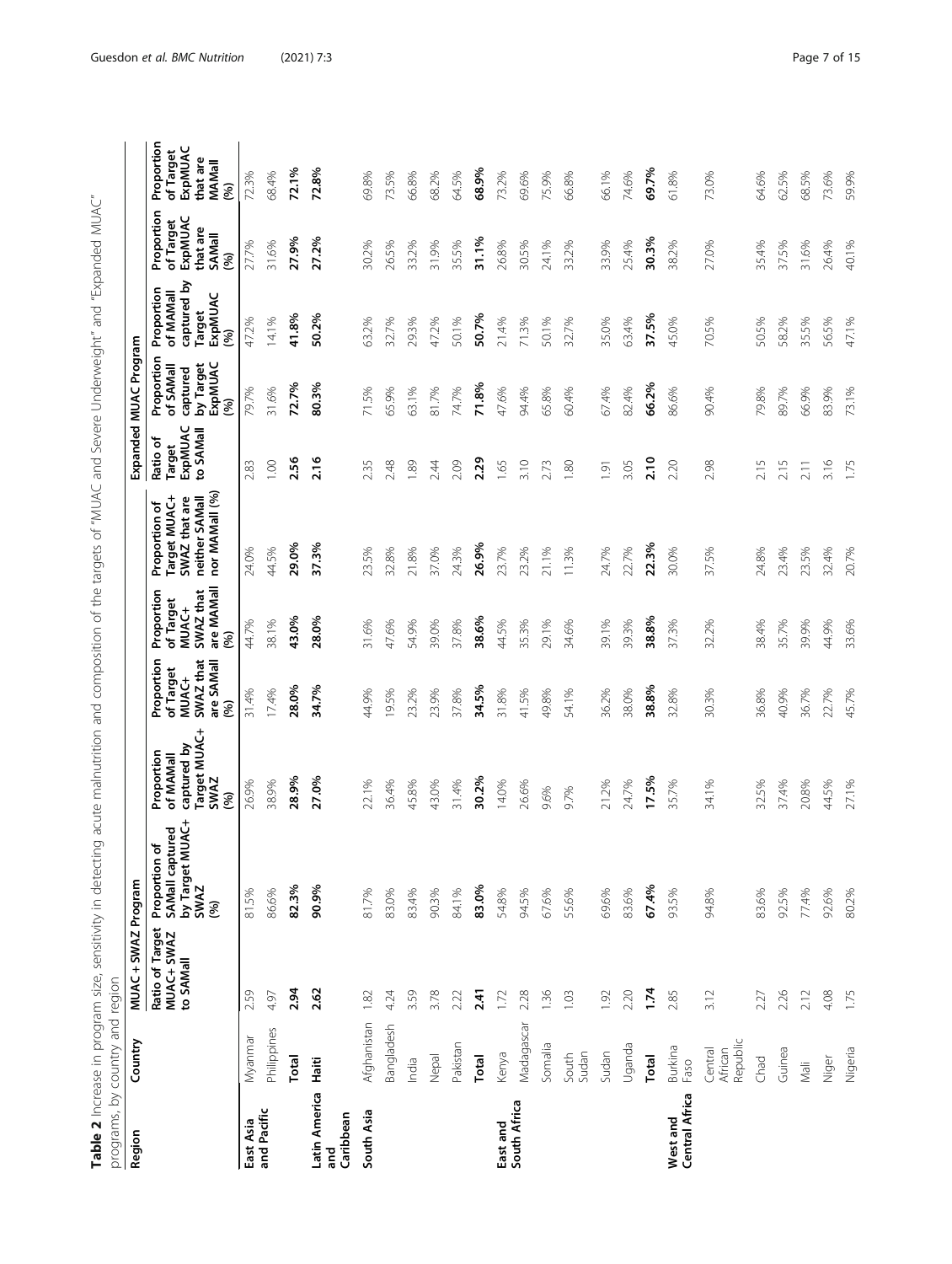| Table 2 Increase in program size, sensitivity in detecting acute malnutrition and composition of the targets of "MUAC and Severe Underweight" and "Expanded MUAC" |           |                     |                                                                                             |                                                                                  |                                                       |                                        |                                                                                                                     |                               |                                                                |                                                                                                                                               |                           |                                       |
|-------------------------------------------------------------------------------------------------------------------------------------------------------------------|-----------|---------------------|---------------------------------------------------------------------------------------------|----------------------------------------------------------------------------------|-------------------------------------------------------|----------------------------------------|---------------------------------------------------------------------------------------------------------------------|-------------------------------|----------------------------------------------------------------|-----------------------------------------------------------------------------------------------------------------------------------------------|---------------------------|---------------------------------------|
| programs, by country and region (Continued)                                                                                                                       |           |                     |                                                                                             |                                                                                  |                                                       |                                        |                                                                                                                     |                               |                                                                |                                                                                                                                               |                           |                                       |
| Country<br>Region                                                                                                                                                 |           | MUAC + SWAZ Program |                                                                                             |                                                                                  |                                                       |                                        |                                                                                                                     |                               | Expanded MUAC Program                                          |                                                                                                                                               |                           |                                       |
|                                                                                                                                                                   | to SAMall |                     | MUAC+<br>MUAC+ SWAZ SAMall captured<br>Ratio of Target Proportion of<br>by Target M<br>SWAZ | Target MUAC+<br>SWAZ<br><sup>(%)</sup><br>captured by<br>Proportion<br>of MAMall | SWAZ that<br>of Target<br>are SAMall<br>MUAC+<br>(96) | SWAZ that<br>of Target<br>MUAC+<br>(%) | are MAMall nor MAMall (%)<br>Target MUAC+<br>neither SAMall<br>SWAZ that are<br>Proportion Proportion Proportion of | ExpMUAC<br>Ratio of<br>Target | of SAMall<br>to SAMall by Target<br>ExpMUAC<br>(%)<br>captured | Proportion Proportion Proportion<br>of MAMall of Target of Target<br>captured by ExpMUAC<br>Proportion Proportion<br>Target<br>ExpMUAC<br>(%) | that are<br>SAMall<br>(%) | ExpMUAC<br>that are<br>MAMall<br>(96) |
| eone-<br>Sierra                                                                                                                                                   | 235       |                     | 80.3%                                                                                       | 25.7%                                                                            | 34.5%                                                 | 38.0%                                  | 27.5%                                                                                                               | 2.07                          | 65.7%                                                          | 40.6%                                                                                                                                         | 29.4%                     | 70.6%                                 |
| Total                                                                                                                                                             | 2.59      |                     | 86.3%                                                                                       | 32.5%                                                                            | 33.3%                                                 | 38.3%                                  | 28.3%                                                                                                               | 2.33                          | 79.9%                                                          | 50.1%                                                                                                                                         | 32.6%                     | 67.4%                                 |
| ă                                                                                                                                                                 | 2.34      |                     | 91.3%                                                                                       | 30.2%                                                                            | 38.9%                                                 | 30.9%                                  | 30.2%                                                                                                               | 2.38                          | 84.5%                                                          | 64.4%                                                                                                                                         | 31.0%                     | 69.0%                                 |
| Overall Aggregate Total                                                                                                                                           | 2.26      |                     | 82.8%                                                                                       | 26.5%                                                                            | 36.7%                                                 | 35.6%                                  | 27.7%                                                                                                               | 2.29                          | 76.2%                                                          | 50.2%                                                                                                                                         | 31.0%                     | 69.0%                                 |

ייע או או או איי או איי או איי או איי או איי או איי או איי או איי או איי או איי או איי או איי או איי או איי או<br>Target MUAC+3WAZ: all children eligible for "MUAC and Severe Underweight" program defined by MUAC < 115 mm or Target MUAC+SWAZ: all children eligible for "MUAC and Severe Underweight" program defined by MUAC < 115 mm or WAZ < −3 or oedema

SAMall: MUAC< 115 mm and/or oedema and/or WHZ < −3

MAMall: MUAC < 125 mm and > =115 mm and/or WHZ <  $-2$  and > =  $-3$ 

Target ExpMUAC: children eligible for "Expanded MUAC" program defined as MUAC < 125 mm or oedema

DRC Democratic Republic of Congo Regional and overall totals are in bold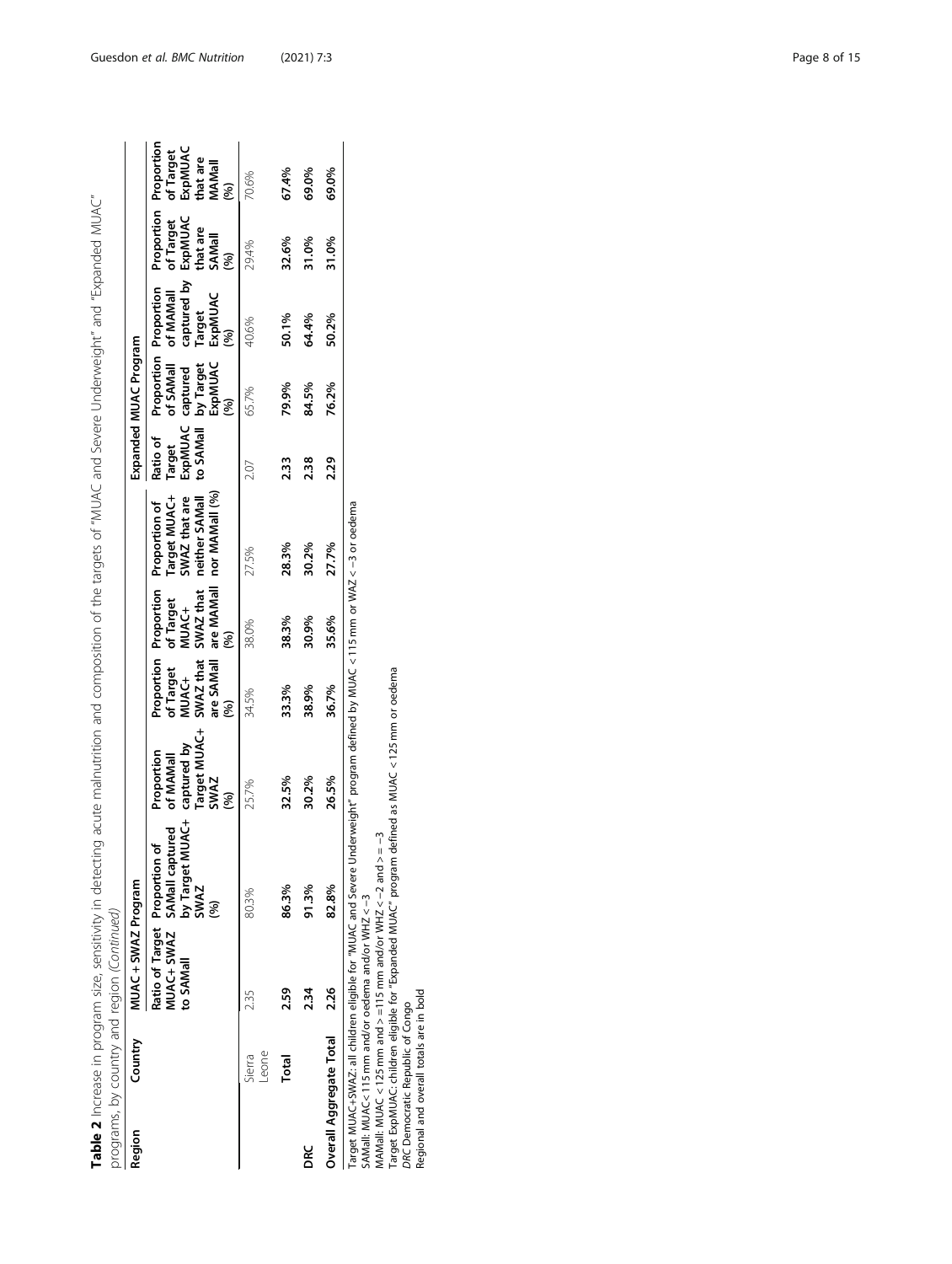| $\frac{1}{2}$<br>ā                                                                    |   |                                                               |
|---------------------------------------------------------------------------------------|---|---------------------------------------------------------------|
| ŧ                                                                                     |   |                                                               |
|                                                                                       |   |                                                               |
| ¢<br>l<br>J<br>l<br>Ĵ                                                                 |   |                                                               |
| ļ<br>j<br>                                                                            |   |                                                               |
| ì<br>ļ<br>ĺ                                                                           |   |                                                               |
| π<br>Σ<br>j                                                                           |   |                                                               |
| $\frac{1}{2}$<br>١                                                                    |   |                                                               |
| 5<br>֕                                                                                |   |                                                               |
| j                                                                                     |   |                                                               |
| i<br>j                                                                                |   |                                                               |
| 5<br>ī<br>$\overline{a}$<br>j                                                         |   |                                                               |
| i<br>Cre                                                                              |   |                                                               |
| こり ^ リー・コー                                                                            |   |                                                               |
| j<br>l                                                                                |   |                                                               |
| रे<br>l                                                                               |   |                                                               |
| 5<br>)<br>-<br>I                                                                      |   |                                                               |
| ١                                                                                     |   |                                                               |
|                                                                                       |   |                                                               |
| $\overline{ }$                                                                        |   |                                                               |
| -<br>1<br>1<br>1<br>$\begin{array}{c} \n\vdots \\ \vdots \\ \vdots\n\end{array}$<br>j |   |                                                               |
| i                                                                                     |   |                                                               |
| J<br>S<br>S<br>Ż                                                                      | Σ |                                                               |
| Ś<br>١                                                                                |   |                                                               |
| i<br>1                                                                                |   |                                                               |
|                                                                                       |   |                                                               |
| $-17$<br>$\overline{ }$                                                               |   |                                                               |
| j<br>j                                                                                |   |                                                               |
| 5<br>$\mathbf$<br>$\mathbf \zeta$<br>ž                                                |   |                                                               |
| Ş<br>$\frac{1}{2}$                                                                    |   |                                                               |
| $\frac{1}{2}$<br>٢                                                                    |   |                                                               |
| ١                                                                                     |   |                                                               |
| J                                                                                     |   |                                                               |
|                                                                                       |   |                                                               |
| ١                                                                                     |   |                                                               |
|                                                                                       |   |                                                               |
| .<br>)                                                                                |   |                                                               |
| j<br>J<br>J                                                                           |   |                                                               |
| irarting art                                                                          | ١ |                                                               |
| フラリリン                                                                                 |   |                                                               |
|                                                                                       |   |                                                               |
|                                                                                       |   |                                                               |
|                                                                                       |   |                                                               |
| į                                                                                     |   |                                                               |
|                                                                                       |   |                                                               |
| I<br>j                                                                                |   |                                                               |
| うりり                                                                                   |   |                                                               |
|                                                                                       |   |                                                               |
| ١                                                                                     |   |                                                               |
|                                                                                       |   |                                                               |
|                                                                                       |   | į                                                             |
| j                                                                                     |   | $\frac{1}{2}$                                                 |
| ł<br>J                                                                                |   | .<br>.                                                        |
| $\tilde{\mathbf{z}}$                                                                  |   |                                                               |
|                                                                                       |   | こく いくこうしょく                                                    |
| s plus<br>5                                                                           |   | ֖֖֖֖֖֖֖֖֧ׅ֖֧֪֪ׅ֖֧ׅ֧֪֪֪֪֪֧֚֚֚֚֚֚֚֚֚֚֚֚֚֚֚֚֚֚֚֚֚֡֬֝֓֬֝֓֞֓֞֝֬֓֞֝ |
| I                                                                                     |   |                                                               |

<span id="page-8-0"></span>

|                                         | programs, by country and region |                          |               |                                                    |                                                                      |                                                             |                                                       |                                                       |                                                                         |                                                                |                                                               |                                                        |                                                         |                                                              |
|-----------------------------------------|---------------------------------|--------------------------|---------------|----------------------------------------------------|----------------------------------------------------------------------|-------------------------------------------------------------|-------------------------------------------------------|-------------------------------------------------------|-------------------------------------------------------------------------|----------------------------------------------------------------|---------------------------------------------------------------|--------------------------------------------------------|---------------------------------------------------------|--------------------------------------------------------------|
| Region                                  | Country                         |                          |               | MUAC+SW                                            | AZ Program                                                           |                                                             |                                                       |                                                       |                                                                         |                                                                | Expanded MUAC Program                                         |                                                        |                                                         |                                                              |
|                                         |                                 | N<br>surveys             | children<br>z | SAM-muac<br>SWAZ to<br>Ratio of<br>MUAC+<br>Suppl. | <u>ځ</u><br>captured<br>Suppl.<br>MUAC+<br>Prop of<br>SAMall<br>SWAZ | captured by<br>Suppl.<br>MUAC+<br>Prop of<br>MAMall<br>SWAZ | SWAZ that<br>are SAMall<br>MUAC+<br>Prop of<br>Suppl. | are MAMall<br>SWAZ that<br>MUAC+<br>Prop of<br>Suppl. | that are neither<br>MUAC+ SWAZ<br>Prop of Suppl<br>SAMall nor<br>MAMall | S<br>Ratio of<br><b>MUAC</b><br>Suppl.<br>muac<br>SAM-<br>Ėxp- | by Suppl.<br>Exp-MUAC<br>captured<br>Prop of<br><b>SAMall</b> | by Suppl.<br>Exp-MUAC<br>captured<br>Prop of<br>MAMall | that are<br>Prop of<br>SAMall<br>EXP-<br>MUAC<br>Suppl. | that are<br>MAMall<br>Propof<br><b>MUAC</b><br>Suppl.<br>Бģ- |
| East Asia                               | Myanmar                         | $\supseteq$              | 5473          | 3.84                                               | 27.9%                                                                | 26.9%                                                       | 13.6%                                                 | 56.2%                                                 | 30.2%                                                                   | 4.28                                                           | 26.1%                                                         | 47.2%                                                  | 11.4%                                                   | 88.6%                                                        |
| Pacific<br>and<br>ā                     | Philippines                     | $\cup$                   | 3196          | 62.00                                              | 78.9%                                                                | 38.9%                                                       | 16.1%                                                 | 38.7%                                                 | 45.2%                                                                   | 11.67                                                          | 23.7%                                                         | 14.1%                                                  | 25.7%                                                   | 74.3%                                                        |
|                                         | Total                           | $\frac{15}{2}$           | 8669          | 5.27                                               | 35.4%                                                                | 28.9%                                                       | 14.3%                                                 | 51.2%                                                 | 34.5%                                                                   | 4.46                                                           | 25.8%                                                         | 41.8%                                                  | 12.3%                                                   | 87.7%                                                        |
| Caribbean<br>America<br>Latin<br>ត<br>ត | Haiti                           | 24                       | 13,226        | 2.72                                               | 20.6%                                                                | 27.0%                                                       | 10.8%                                                 | 38.1%                                                 | 51.1%                                                                   | 2.07                                                           | 9.9%                                                          | 50.2%                                                  | 6.8%                                                    | 93.2%                                                        |
| South                                   | Afghanistan                     | 65                       | 48,456        | 2.20                                               | 24.9%                                                                | 22.1%                                                       | 9.9%                                                  | 45.9%                                                 | 34.2%                                                                   | 3.14                                                           | 14.7%                                                         | 63.2%                                                  | 8.2%                                                    | 91.8%                                                        |
| Asia                                    | Bangladesh                      | $\overline{\mathcal{E}}$ | 18,181        | 10.59                                              | 46.5%                                                                | 36.4%                                                       | 12.0%                                                 | 52.1%                                                 | 35.9%                                                                   | 5.76                                                           | 29.3%                                                         | 32.7%                                                  | 13.9%                                                   | 86.1%                                                        |
|                                         | India                           | $\circ$                  | 3860          | 13.15                                              | 58.1%                                                                | 45.8%                                                       | 17.4%                                                 | 59.1%                                                 | 23.5%                                                                   | 6.45                                                           | 37.8%                                                         | 29.3%                                                  | 23.1%                                                   | 76.9%                                                        |
|                                         | Nepal                           | $\supseteq$              | 5522          | 6.28                                               | 38.4%                                                                | 43.0%                                                       | 11.8%                                                 | 45.2%                                                 | 43.0%                                                                   | 3.70                                                           | 29.9%                                                         | 47.2%                                                  | 15.6%                                                   | 84.4%                                                        |
|                                         | Pakistan                        | $\overline{0}$           | 12,851        | 2.98                                               | 28.4%                                                                | 31.4%                                                       | 17.0%                                                 | 50.5%                                                 | 32.5%                                                                   | 2.74                                                           | 19.0%                                                         | 50.1%                                                  | 12.4%                                                   | 87.6%                                                        |
|                                         | Total                           | 140                      | 88,870        | 3.63                                               | 30.9%                                                                | 30.2%                                                       | 16.3%                                                 | 49.4%                                                 | 34.3%                                                                   | 3.39                                                           | 19.6%                                                         | 50.7%                                                  | 11.1%                                                   | 88.9%                                                        |
| East and                                | Kenya                           | 36                       | 22,304        | 5.13                                               | 26.8%                                                                | 14.0%                                                       | 18.6%                                                 | 53.0%                                                 | 28.3%                                                                   | 4.87                                                           | 19.5%                                                         | 21.4%                                                  | 14.3%                                                   | 85.7%                                                        |
| South<br>Africa                         | Madagascar                      | $\circ$                  | 3709          | 1.56                                               | 5.6%                                                                 | 26.6%                                                       | 4.0%                                                  | 58.0%                                                 | 38.0%                                                                   | 2.49                                                           | 5.6%                                                          | 71.3%                                                  | 2.5%                                                    | 97.5%                                                        |
|                                         | Somalia                         |                          | 5087          | 2.29                                               | 26.3%                                                                | 9.6%                                                        | 27.9%                                                 | 41.9%                                                 | 30.2%                                                                   | 5.62                                                           | 24.6%                                                         | 50.1%                                                  | 10.6%                                                   | 89.4%                                                        |
|                                         | Sudan<br>South                  | 26                       | 15,167        | 2.16                                               | 23.1%                                                                | 9.7%                                                        | 32.8%                                                 | 50.7%                                                 | 16.5%                                                                   | 54<br>4.                                                       | 27.9%                                                         | 32.7%                                                  | 18.9%                                                   | 81.1%                                                        |
|                                         | Sudan                           | $\frac{4}{5}$            | 35,170        | 3.54                                               | 27.3%                                                                | 21.2%                                                       | 18.2%                                                 | 50.2%                                                 | 31.6%                                                                   | 3.53                                                           | 25.2%                                                         | 35.0%                                                  | 16.9%                                                   | 83.1%                                                        |
|                                         | Uganda                          | $\overline{0}$           | 21,658        | 2.52                                               | 21.2%                                                                | 24.7%                                                       | 13.5%                                                 | 55.0%                                                 | 31.6%                                                                   | 3.88                                                           | 20.0%                                                         | 63.4%                                                  | 8.3%                                                    | 91.7%                                                        |
|                                         | Total                           | 138                      | 103,095       | 3.07                                               | 24.8%                                                                | 17.5%                                                       | 18.9%                                                 | 51.4%                                                 | 29.6%                                                                   | 3.94                                                           | 23.6%                                                         | 37.5%                                                  | 14.1%                                                   | 86.0%                                                        |
| West and<br>Central                     | Burkina<br>Faso                 | $\overline{\phantom{0}}$ | 5365          | 3.79                                               | 34.1%                                                                | 35.7%                                                       | 15.1%                                                 | 47.0%                                                 | 37.9%                                                                   | 2.70                                                           | 27.2%                                                         | 45.0%                                                  | 16.9%                                                   | 83.1%                                                        |
| Africa                                  | Republic<br>African<br>Central  | $\widetilde{\Box}$       | 8640          | 3.03                                               | 17.2%                                                                | 34.1%                                                       | 7.3%                                                  | 42.8%                                                 | 49.9%                                                                   | 2.84                                                           | 12.8%                                                         | 70.5%                                                  | 5.8%                                                    | 94.2%                                                        |
|                                         | Chad                            | $\approx$                | 11,046        | 3.13                                               | 28.6%                                                                | 32.5%                                                       | 16.6%                                                 | 50.7%                                                 | 32.7%                                                                   | 2.92                                                           | 24.9%                                                         | 50.5%                                                  | 15.6%                                                   | 84.5%                                                        |
|                                         | Guinea                          | $\overline{5}$           | 4025          | 2.25                                               | 22.8%                                                                | 37.4%                                                       | 14.5%                                                 | 51.5%                                                 | 33.9%                                                                   | 2.09                                                           | 20.0%                                                         | 58.2%                                                  | 13.7%                                                   | 86.3%                                                        |
|                                         | Nali                            | $\widetilde{\Box}$       | 9116          | 3.99                                               | 35.0%                                                                | 20.8%                                                       | 20.7%                                                 | 49.9%                                                 | 29.4%                                                                   | 3.97                                                           | 24.5%                                                         | 35.5%                                                  | 14.6%                                                   | 85.5%                                                        |
|                                         | Niger                           | $\supseteq$              | 6979          | 6.05                                               | 34.6%                                                                | 44.5%                                                       | 9.9%                                                  | 52.3%                                                 | 37.8%                                                                   | 4.46                                                           | 26.0%                                                         | 56.5%                                                  | 10.1%                                                   | 89.9%                                                        |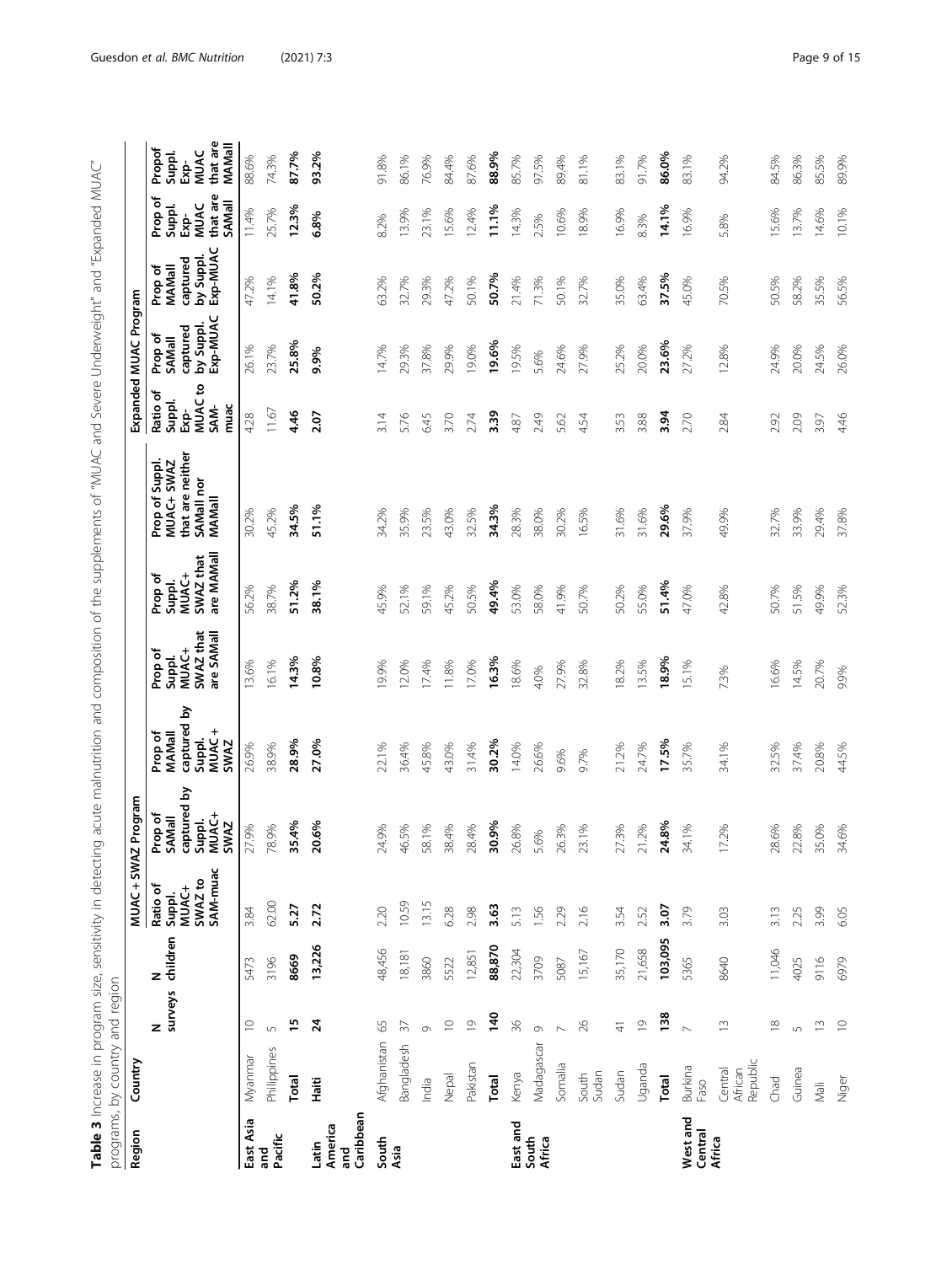|                            | programs, by country and region (Continued)                                                                                     |                |                  |                                                               |                                                                               |                                                             |                                                       |                                                       | Table 3 Increase in program size, sensitivity in detecting acute malnutrition and composition of the supplements of "MUAC and Severe Underweight" and "Expanded MUAC"                                                                                      |                                                     |                                                        |                                                        |                                                                |                                                                       |
|----------------------------|---------------------------------------------------------------------------------------------------------------------------------|----------------|------------------|---------------------------------------------------------------|-------------------------------------------------------------------------------|-------------------------------------------------------------|-------------------------------------------------------|-------------------------------------------------------|------------------------------------------------------------------------------------------------------------------------------------------------------------------------------------------------------------------------------------------------------------|-----------------------------------------------------|--------------------------------------------------------|--------------------------------------------------------|----------------------------------------------------------------|-----------------------------------------------------------------------|
| Region                     | Country                                                                                                                         |                |                  | MUAC+SWAZ Program                                             |                                                                               |                                                             |                                                       |                                                       |                                                                                                                                                                                                                                                            |                                                     | Expanded MUAC Program                                  |                                                        |                                                                |                                                                       |
|                            |                                                                                                                                 |                | surveys children | SAM-muac<br>SWAZ to<br>Ratio of<br>Suppl.<br>MUAC+            | captured by<br>Prop of<br><b>CHAC+</b><br>SAMall<br>Suppl.<br><b>SWAZ</b>     | captured by<br>MUAC+<br>Prop of<br>MAMall<br>Suppl.<br>SWAZ | SWAZ that<br>are SAMall<br>Suppl.<br>MUAC+<br>Prop of | are MAMall<br>SWAZ that<br>Suppl.<br>MUAC+<br>Prop of | that are neither<br>Prop of Suppl.<br>MUAC+ SWAZ<br>SAMall nor<br>MAMal                                                                                                                                                                                    | MUAC to<br>Ratio of<br>Suppl.<br>SAM-<br>muac<br>Ėx | Exp-MUAC<br>by Suppl.<br>captured<br>Prop of<br>SAMall | Exp-MUAC<br>by Suppl.<br>captured<br>Prop of<br>MAMall | that are<br>Prop of<br>SAMall<br>Suppl.<br>EXP<br>MUAC<br>MUAC | that are<br>MAMall<br>Propof<br>Suppl.<br><b>MUAC</b><br>$\mathbf{g}$ |
|                            | Nigeria                                                                                                                         |                | 2642             | 2.04                                                          | 22.5%                                                                         | 27.1%                                                       | 19.2%                                                 | 50.0%                                                 | 30.8%                                                                                                                                                                                                                                                      | 2.04                                                | 15.4%                                                  | 47.1%                                                  | 13.1%                                                          | 86.9%                                                                 |
|                            | Leone<br>Sierra                                                                                                                 | $\overline{6}$ | 9759             | 3.73                                                          | 30.8%                                                                         | 25.7%                                                       | 16.6%                                                 | 48.3%                                                 | 35.1%                                                                                                                                                                                                                                                      | 3.17                                                | 16.1%                                                  | 40.6%                                                  | 10.2%                                                          | 89.8%                                                                 |
|                            | Total                                                                                                                           | 52             | 57,572           | 3.48                                                          | 28.6%                                                                         | 32.5%                                                       | 14.2%                                                 | 49.3%                                                 | 36.5%                                                                                                                                                                                                                                                      | 3.03                                                | 22.1%                                                  | 50.1%                                                  | 12.6%                                                          | 87.4%                                                                 |
| DRC                        |                                                                                                                                 | 154            | 135,444 2.20     |                                                               | 18.2%                                                                         | 30.2%                                                       | 11.3%                                                 | 44.8%                                                 | 43.9%                                                                                                                                                                                                                                                      | 2.26                                                | 11.4%                                                  | 64.4%                                                  | 6.9%                                                           | 93.1%                                                                 |
| Overall Aggregate<br>Total |                                                                                                                                 | 558            | 406,876 2.87     |                                                               | 24.4%                                                                         | 26.5%                                                       | 14.6%                                                 | 48.0%                                                 | 37.3%                                                                                                                                                                                                                                                      | 2.92                                                | 17.9%                                                  | 50.2%                                                  | 10.5%                                                          | 89.5%                                                                 |
|                            | SAMall: MUAC<115 mm and/or oedema and/or WHZ <-3<br>Regional and overall totals are in bold<br>DRC Democratic Republic of Congo |                |                  | Suppl. ExpMUAC: children eligible for "Expanded MUAC" program | MAMall: MAM defined as MUAC < 125 mm and > =115 mm and/or WHZ < -2 and > = -3 |                                                             |                                                       |                                                       | except those who have MUAC < 115 mm or oedema defined by 115 $\leq$ MUAC < 125 mm and no oedema<br>Suppl. MUAC+SWAZ: children eilgible for "MUAC and Severe Underweight" program (MUAC < 115 mm or WAZ < −3) except those who have MUAC < 115 mm or oedema |                                                     |                                                        |                                                        |                                                                |                                                                       |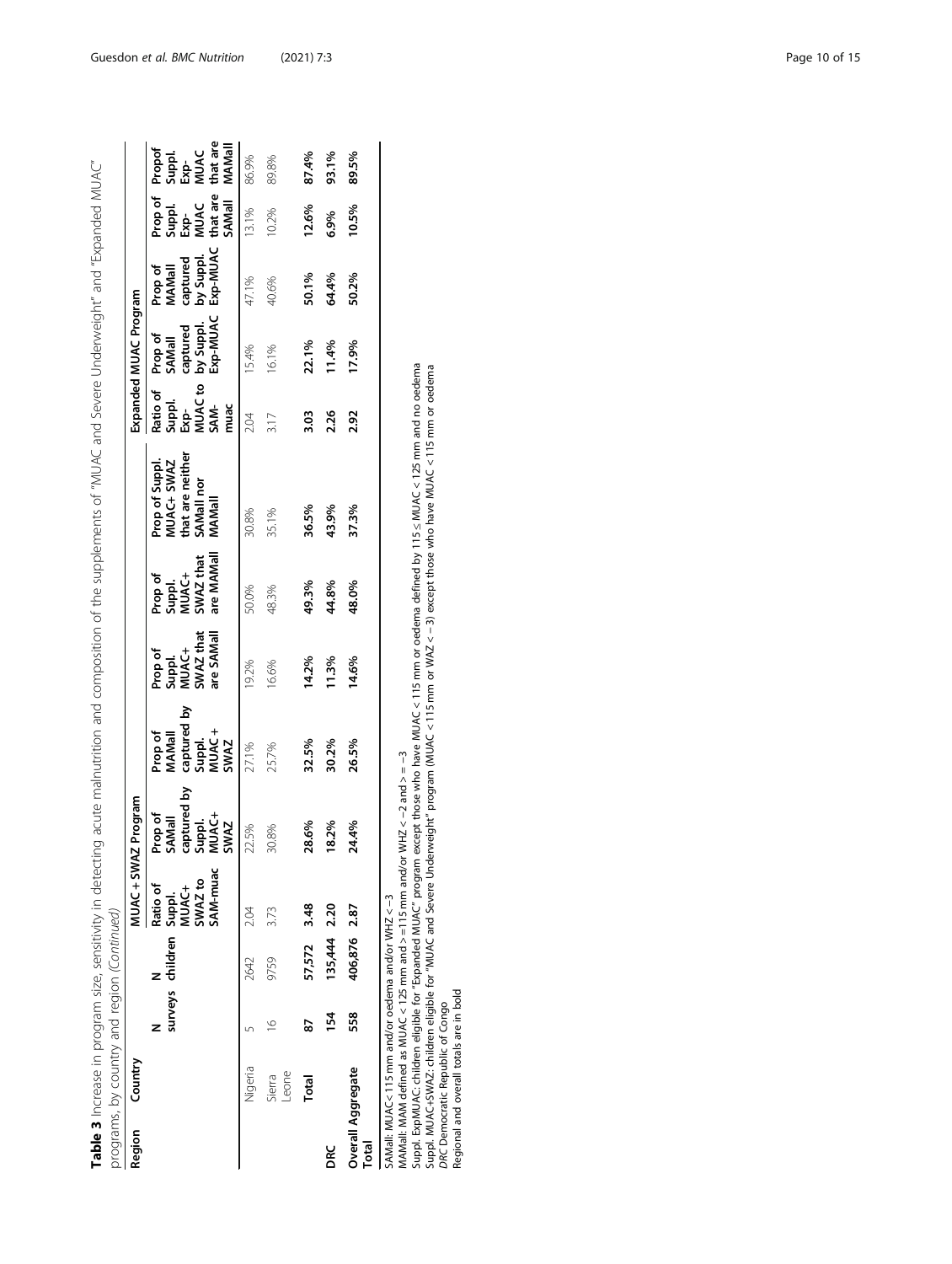<span id="page-10-0"></span>

time, these supplementary targets capture relatively small proportion (less than one quarter) of all SAM cases (Fig. 2).

These results are broadly consistent across regions and countries, although higher increases in program size due

to the addition of SWAZ supplement are observed in countries with much higher stunting prevalence and thus higher stunting-mediated SWAZ prevalence: Philippines (a clear outlier due to the very low number of SAMmuac cases), India, Bangladesh, and to a lesser



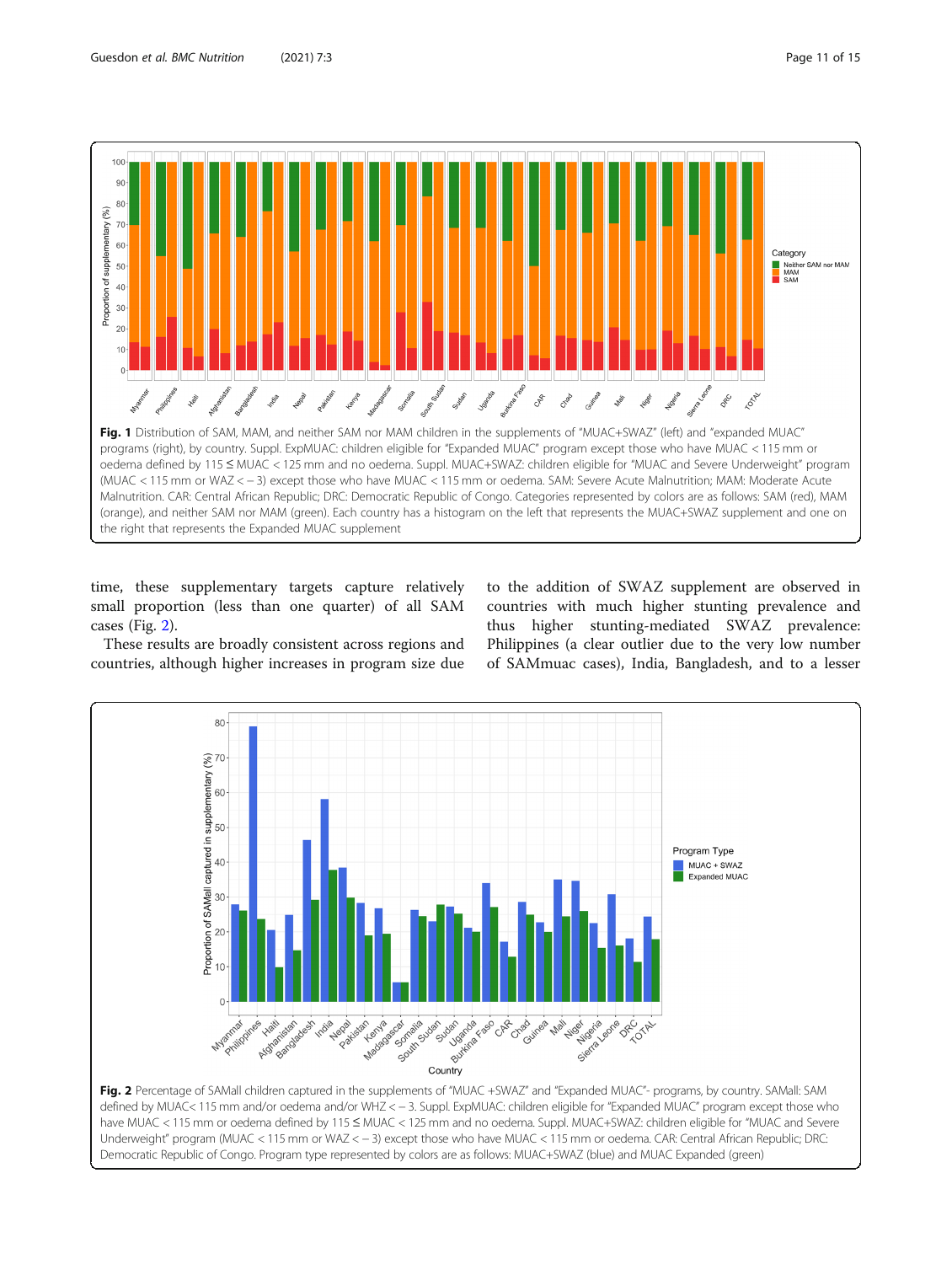extent Nepal and Niger. In these same countries, sensitivity of the SWAZ supplement in detecting SAM is also higher due to the large size of the supplement caseload.

Proportions of children under 2 years of age and females within classical SAMall, restricted SAMmuac and newly proposed MUAC+SWAZ targets are shown by region and country in Table 4. A consistent pattern observed across all regions is that, as compared to the classical therapeutic feeding target SAMall, the MUAC+ SWAZ approach will comprise a slightly lower proportion of girls and a lower proportion of young children (< 2 years), whereas ExpMUAC target has the highest proportion of girls and children under 2 years of age.

# **Discussion**

Analyses of the proportions of SAM and MAM cases detected and of the composition of the target are critical to evaluating respective merits and drawbacks of the newly proposed MUAC+SWAZ and ExpMUAC case detection approaches for admission to TFPs. Our

Table 4 Proportion of females and children under 2 years of age in SAMall, SAMmuac, and target of "MUAC and Severe Underweight" program, by country and region

| Region                         | Country                     | <b>SAMall that</b><br>are female | Proportion of Proportion of<br>are female | Proportion of<br>SAMmuac that Target MUAC+ SAMall that<br>SWAZ that are $are < 2$ years<br>female |       | Proportion of Proportion of<br>are $<$ 2 years | <b>Proportion of Target</b><br>SAMmuac that MUAC+ SWAZ that<br>are $<$ 2 years |
|--------------------------------|-----------------------------|----------------------------------|-------------------------------------------|---------------------------------------------------------------------------------------------------|-------|------------------------------------------------|--------------------------------------------------------------------------------|
| East Asia and Pacific          | Myanmar                     | 48.2%                            | 61.3%                                     | 51.6%                                                                                             | 61.3% | 79.8%                                          | 43.8%                                                                          |
|                                | Philippines                 | 44.7%                            | 33.3%                                     | 47.6%                                                                                             | 50.0% | 100.0%                                         | 31.2%                                                                          |
|                                | <b>Total</b>                | 47.7%                            | 60.7%                                     | 50.6%                                                                                             | 59.6% | 80.3%                                          | 40.7%                                                                          |
| Latin America and<br>Caribbean | Haiti                       | 49.8%                            | 54.3%                                     | 42.1%                                                                                             | 60.5% | 64.6%                                          | 40.8%                                                                          |
| South Asia                     | Afghanistan                 | 51.3%                            | 60.2%                                     | 47.4%                                                                                             | 72.5% | 84.1%                                          | 55.7%                                                                          |
|                                | Bangladesh                  | 49.7%                            | 65.0%                                     | 50.5%                                                                                             | 59.3% | 88.8%                                          | 35.9%                                                                          |
|                                | India                       | 43.8%                            | 61.8%                                     | 47.8%                                                                                             | 50.2% | 81.8%                                          | 35.3%                                                                          |
|                                | Nepal                       | 48.5%                            | 61.2%                                     | 48.3%                                                                                             | 68.3% | 85.6%                                          | 40.1%                                                                          |
|                                | Pakistan                    | 48.8%                            | 58.1%                                     | 46.5%                                                                                             | 65.9% | 82.7%                                          | 46.8%                                                                          |
|                                | Total                       | 49.9%                            | 60.2%                                     | 48.0%                                                                                             | 68.1% | 84.2%                                          | 46.6%                                                                          |
| East and South                 | Kenya                       | 45.4%                            | 57.3%                                     | 44.4%                                                                                             | 38.1% | 81.5%                                          | 36.7%                                                                          |
| Africa                         | Madagascar                  | 47.2%                            | 49.0%                                     | 44.3%                                                                                             | 73.1% | 80.2%                                          | 53.3%                                                                          |
|                                | Somalia                     | 46.5%                            | 56.4%                                     | 45.3%                                                                                             | 63.6% | 88.3%                                          | 54.0%                                                                          |
|                                | South Sudan                 | 46.9%                            | 58.1%                                     | 44.5%                                                                                             | 52.6% | 79.5%                                          | 50.2%                                                                          |
|                                | Sudan                       | 42.4%                            | 55.8%                                     | 44.0%                                                                                             | 58.0% | 81.7%                                          | 49.6%                                                                          |
|                                | Uganda                      | 51.2%                            | 58.7%                                     | 45.0%                                                                                             | 71.3% | 80.3%                                          | 58.3%                                                                          |
|                                | <b>Total</b>                | 45.4%                            | 56.6%                                     | 44.4%                                                                                             | 56.9% | 81.3%                                          | 49.9%                                                                          |
| West and Central               | Burkina Faso                | 38.8%                            | 54.3%                                     | 43.6%                                                                                             | 73.7% | 76.1%                                          | 49.8%                                                                          |
| Africa                         | Central African<br>Republic | 50.0%                            | 53.1%                                     | 45.6%                                                                                             | 55.6% | 59.3%                                          | 32.4%                                                                          |
|                                | Chad                        | 51.3%                            | 60.5%                                     | 48.2%                                                                                             | 61.7% | 74.5%                                          | 44.8%                                                                          |
|                                | Guinea                      | 49.7%                            | 54.5%                                     | 47.6%                                                                                             | 78.6% | 85.1%                                          | 58.8%                                                                          |
|                                | Mali                        | 38.9%                            | 59.6%                                     | 42.8%                                                                                             | 66.9% | 80.7%                                          | 51.3%                                                                          |
|                                | Niger                       | 46.1%                            | 59.2%                                     | 46.2%                                                                                             | 71.3% | 83.0%                                          | 48.0%                                                                          |
|                                | Nigeria                     | 51.1%                            | 57.1%                                     | 47.6%                                                                                             | 62.1% | 73.3%                                          | 44.2%                                                                          |
|                                | Sierra Leone                | 40.6%                            | 43.7%                                     | 38.1%                                                                                             | 69.2% | 83.1%                                          | 55.7%                                                                          |
|                                | <b>Total</b>                | 46.8%                            | 56.7%                                     | 45.7%                                                                                             | 65.7% | 75.1.%                                         | 46.3%                                                                          |
| <b>DRC</b>                     |                             | 48.0%                            | 52.1%                                     | 44.8%                                                                                             | 55.6% | 63.2%                                          | 37.2%                                                                          |
| Overall Aggregate Total        |                             | 47.7%                            | 55.3%                                     | 45.7%                                                                                             | 60.3% | 72.6%                                          | 43.5%                                                                          |

SAMall: MUAC< 115 mm and/or oedema and/or WHZ < −3

SAMmuac: MUAC < 115 mm and/or oedema

Target MUAC+SWAZ: all children eligible for "MUAC and Severe Underweight" program defined by MUAC < 115 mm or WAZ < −3 or oedema DRC Democratic Republic of Congo

Regional and overall totals are in bold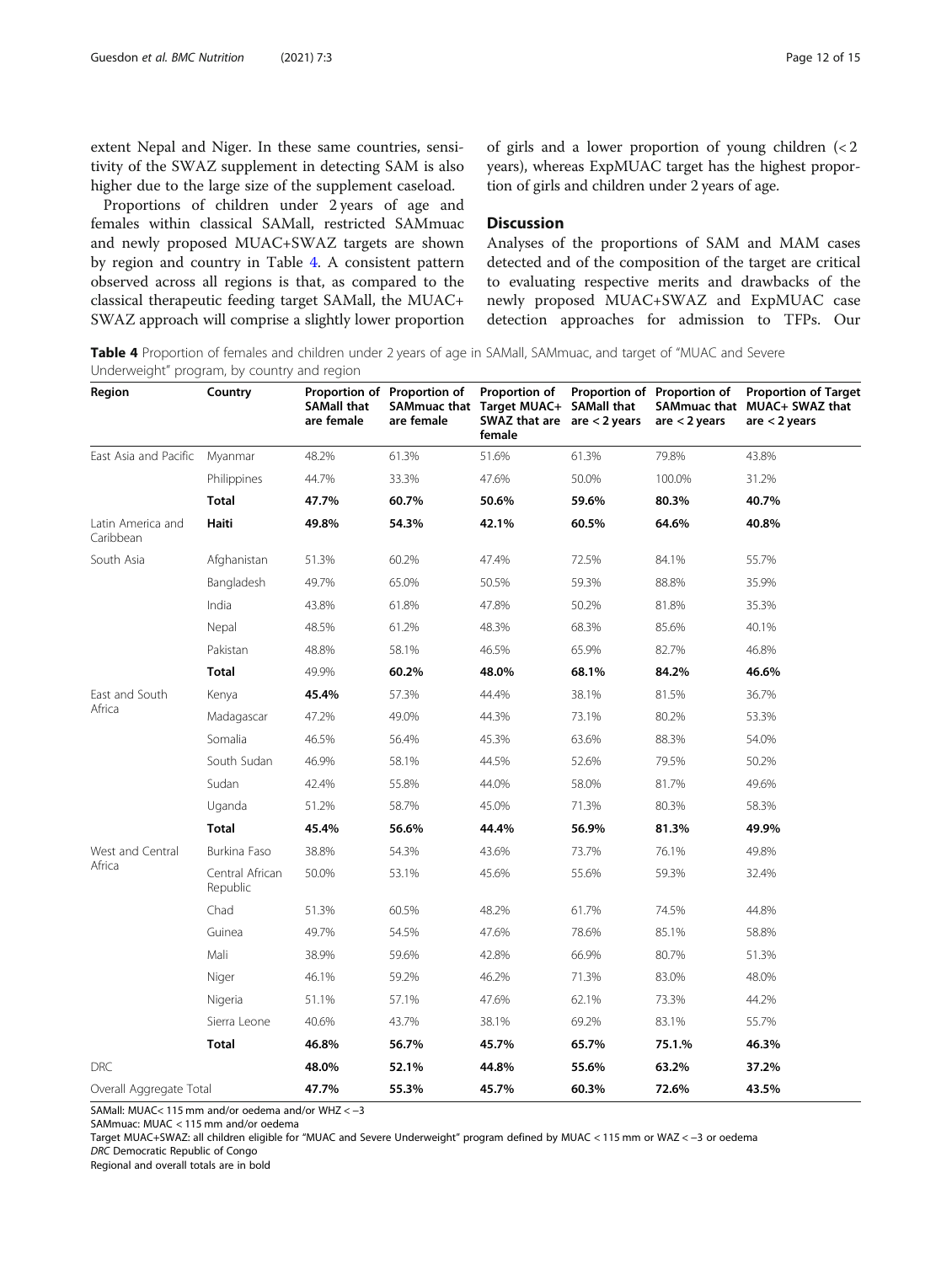analyses demonstrate that these "No-WHZ" case detection approaches resulting in much larger treatment targets would significantly increase the sensitivity in detecting SAM, as compared to an approach which would restrict detection of SAM cases to MUAC< 115 mm and oedema. These improvements in sensitivity would, however, be attained at the expense of specificity and would require a very large increase of the size of TFPs, while still missing a substantial proportion (20– 25%) of the SAM caseload.

Protocols relying on the ExpMUAC case detection approach have already been piloted in several contexts [[18,](#page-14-0) [29](#page-14-0), [30](#page-14-0)], are promoted by a number of experts  $[15]$  $[15]$ , and have even been recently suggested by the WHO as a possible transitory adaptation to mitigate Covid-19 infection risk, when access to essential personal protection equipment and disinfecting solutions cannot be secured [[31\]](#page-14-0). Protocols relying on the MUAC+SWAZ approach, to our knowledge, have just been suggested in a few published articles and are currently the subject of an ongoing research program [\[22](#page-14-0)]. However, to our knowledge, they have been not yet been piloted in the field. Considering the scarcity of resources for the implementation of TFPs, the rationale of proposing such increases in treatment target and of allocating treatment to large numbers of children who do not require this type of support, including a significant proportion of nonacutely malnourished children in the MUAC+SWAZ approach, is doubtful at best. Identifying children with MUAC below a higher cut-off (125 mm) or a SWAZ status could however be considered as potentially useful first-stage screening step. It would increase the opportunities for SAM and MAM case detection and could be incorporated into existing service delivery platforms: (1) active community screening using MUAC indicator, and (2) growth monitoring and promotion programs using weight-for age indicator. However, using these strategies would require the second screening step: identifying SAM cases among those selected using these screening approaches at the TFP delivery sites, and this would require using both MUAC and WHZ criteria alongside bilateral pitting oedema. Considering the high proportion of non-SAM children among the initially referred cases, these strategies would also require program enhancements to compensate the families for the referral opportunity costs (to address the cases referred by initial screening but rejected at the TFP admission site) and ensure that the whole process of coming to the TFP delivery sites for case confirmation is beneficial to them, even if children are not admitted to TFP. Such mitigation of a likely rejection effect should be achieved through adequate enhancement in programming of preventative health, nutrition and other related services which may target referred children and their families.

One of the arguments in favor of using severe underweight as an independent criterion for admission to TFPs is its sensitivity in detecting WA + ST. Our results show that the sensitivity in detecting  $WA + ST$  is indeed rather high (over 80%) under the MUAC+SWAZ case detection approach. On the other hand, about half of the supplementary target detected by using SWAZ criterion will be neither SAM nor WA + ST, which would result in inadequate use of treatment resources even assuming that WA + ST children need TFP treatment.

Further, although the health status of children that are both wasted and stunted is raising legitimate concerns [[32\]](#page-14-0), the suggestion that stunting significantly increases mortality risk in wasted children and thus WA + ST children should be prioritized for TFP treatment is not supported by consistent empirical evidence and requires further careful review. Elevated mortality risk in WA + ST children compared to those wasted but not stunted was reported by MacDonald and co-authors in their 2013 paper [[33](#page-14-0)], yet recent evidence is challenging this paradigm [\[3](#page-14-0), [34](#page-14-0)]. Indeed, one possible reason is that elevated mortality risk reported by MacDonald was observed in 0–59 months age group, where children were followed from birth and likely included substantial numbers of children who were pre-term, had intrauterine growth retardation or other inherited abnormalities, hence were both wasted and stunted at birth and died before the age of 6 months. To accurately assess whether stunting poses a significant additional mortality risk in wasted children, their data need to be reanalyzed excluding children aged 0–5 months. Further, studies examining mortality risk in 6–59 months age group paint a different picture  $[3, 34]$  $[3, 34]$  $[3, 34]$  $[3, 34]$ . Recent reanalysis of longitudinal cohort data from Nepal, Senegal and Democratic Republic of Congo collected in 1983–1992 [[3](#page-14-0)] reported that SAM children who are also stunted do not have a higher case fatality rate nor a more elevated mortality risk compared to non-stunted SAM children (see supplementary table and the narrative in the Results and Discussion sections of the article in reference [[3](#page-14-0)]). Another recent work by Garenne, Briend et al. [[34](#page-14-0)] found that the interaction term between stunting and wasting was not significant in increasing mortality risk in children aged 6–59 months in the Senegal 1983–84 cohort, indicating that mortality risk in wasted children did not change significantly based on whether they were stunted or not. This study also reported that mortality of children who are below − 4 combined z score, computed as  $(WHZ + HAZ)/2$ , is 11.1 times higher than in non-malnourished children. This impressive figure is of little relevance to the WA + ST discourse, since to satisfy these criteria the child has to be both extremely wasted and extremely stunted (for example, the child should have both WHZ and HAZ of − 4, which is extremely rare). This condition is very different from the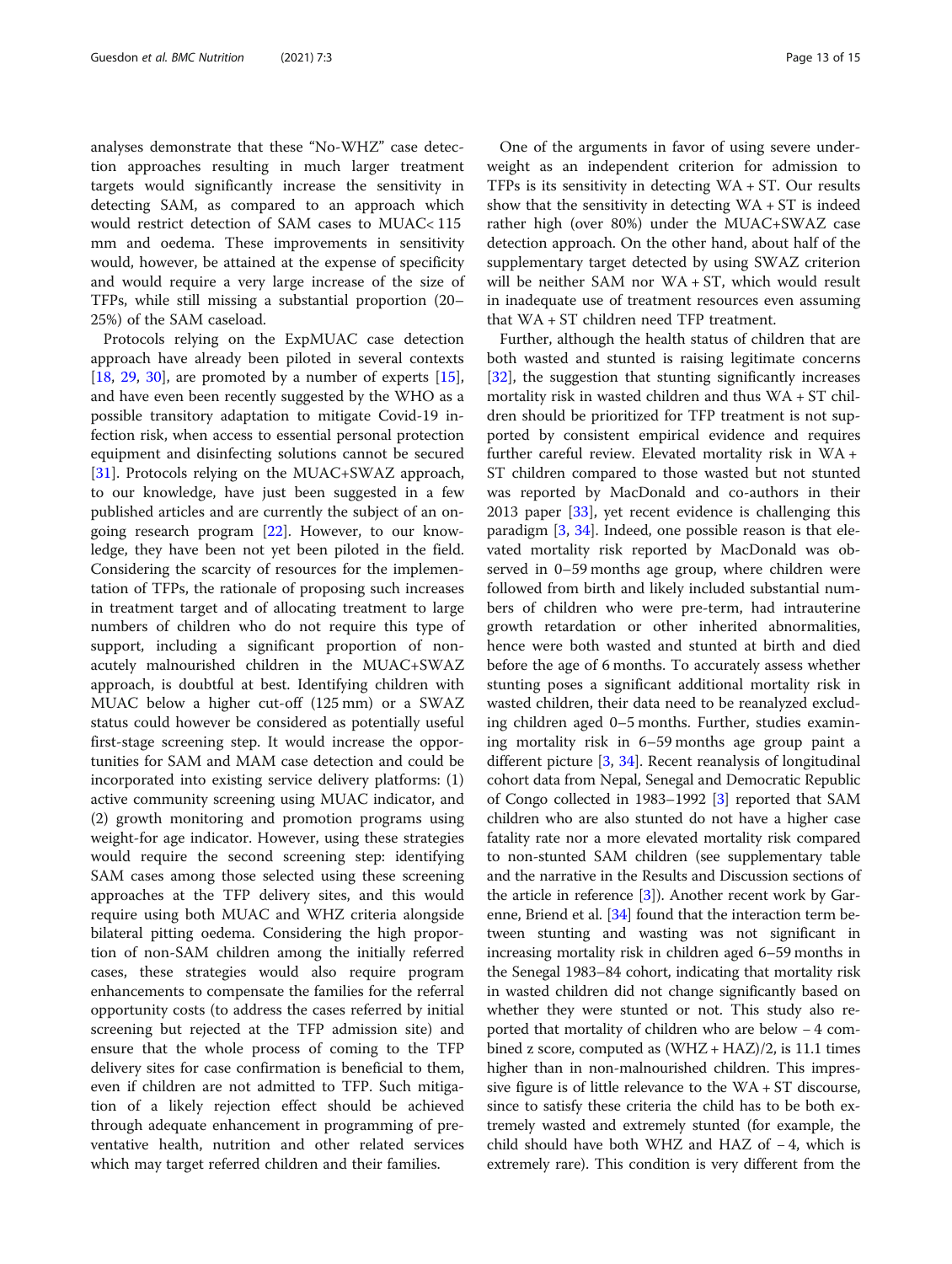WA + ST criterion, where the child has WHZ and HAZ below  $-2$ .

Although adoption of case detection criteria that require neither height and weight measurements nor zscore assessment may address some of the barriers faced by international and national program implementers in resource constrained settings, these approaches according to our analysis would induce massive increases in program target due to loss of specificity for SAM. Adverse consequences for coverage and effectiveness of treatment for those most in need also should be expected. "No-WHZ" approaches should thus be cautiously considered only as a temporary alternative under exceptional circumstances where assessing WHZ is impossible. Under such scenario, stakeholders should be aware of the fact that any of these "no-WHZ" approaches will require large increases in program resources in order to reach the much larger targeted population. Large increase in resources does not only mean increase in funding and supply of therapeutic foods. It also means finding many additional highly qualified and trained program staff, which may be impossible in these settings irrespective of funding. Admitting and treating children that are not wasted will pose challenges and cause confusion with defining treatment progress and discharge criteria, and it will have impact on program effectiveness measures overall.

This study is based on a large number of crosssectional population representative surveys carried out diverse humanitarian settings around the globe. Each of these surveys was planned, conducted and supervised according to the same standardized methodology, and incorporated rigorous quality controls [[24\]](#page-14-0). However, these surveys were only conducted in countries where acute malnutrition is of concern to public health authorities, and where nutritional support programs were either considered or already implemented. Thus, only 22 countries (those for which we had at least 5 surveys) are represented in this analysis. In addition, surveys were mostly conducted at the district level, with the aim of providing an accurate estimate of wasting for a particularly vulnerable population in relatively small geographic area within a country. The quantitative results by country and by region are therefore provided for illustration only: these data cannot be considered as representative of the situation at country or regional level. We also observed considerable variability of results within countries and regions, therefore the overall aggregated results reported here should be interpreted with caution.

# Conclusion

Considering the scarcity of resources for the implementation of TFPs in often fragile and already overburdened health systems, the rationale of "no-WHZ" case detection strategies leading to increase their targets by several times needs to be critically reviewed. All the more so when this increase results in allocating treatment to large numbers of children who do not require this type of support, while still missing a substantial proportion of the SAM caseload.

Initially promoted for its sensitivity in detecting WA + ST, the MUAC+SWAZ approach, in particular, would include in the target a significant proportion of nonwasted children and a high proportion of children who are neither SAM nor WA + ST. It is important to reiterate that there is a contradictory evidence and no consensus on whether stunting adds a significant risk of death in wasted children after 6 months of age.

In the light of these issues, the rationale for reinvesting resources in the use of WHZ for adequate case confirmation, treatment allocation, and monitoring, should be considered with more attention.

#### Abbreviations

ACF: Action Contre le Faim; DRC: Democratic Republic of Congo; HAZ: Heightfor-age z-score; MAM: Moderate Acute Malnutrition; MUAC: Mid-upper arm circumference; RUTF: Ready-to-Use-Therapeutic-Food; SAM: Severe Acute Malnutrition; SWAZ: Severe Underweight by WAZ < − 3; TFP: Therapeutic Food Program; WA + ST: Wasting and stunting (WHZ < − 2 & HAZ < − 2); WHO: World Health Organization; WHZ: Weight-for-height z-score

#### Acknowledgements

Action Contre la Faim (ACF).

#### Authors' contributions

BG, EL, OB designed the study. AC analyzed the data and produced tables/ Figs. BG, OB drafted the manuscript. BG, EL, AC, OB critically revised the manuscript for important intellectual content. BG, EL, AC, OB read and approved the final manuscript. All authors have read and approved the manuscript, have full access to all of the data, and take responsibility for the integrity of the data and the accuracy of the data analysis.

#### Funding

No additional funds were provided for the study.

#### Availability of data and materials

The data that support the findings of this study are available from Action Contre la Faim but restrictions apply to the availability of these data, which were used under license for the current study, and so are not publicly available. Data are however available from the authors upon reasonable request and with permission of Action Contre la Faim.

#### Ethics approval and consent to participate

Not applicable. Analysis based on secondary analysis of anonymized data where no individual data could be identified so formal ethical clearance was not required. Approval was received from the Institutional Review Board of the Centers for Disease Control and Prevention, Atlanta, USA. Permission to use the data were obtained from the Action Contre la Faim International network, the organizations collecting the datasets.

The findings and conclusions in this report are those of the authors and do not necessarily represent the official position of the Centers for Disease Control.

#### Consent for publication

Not applicable.

#### Competing interests

All authors declare that they have no competing interests; no support from any organization for the submitted work; no financial relationships with any organizations that might have an interest in the submitted work in the previous three years; no other relationships or activities that could appear to have influenced the submitted work.